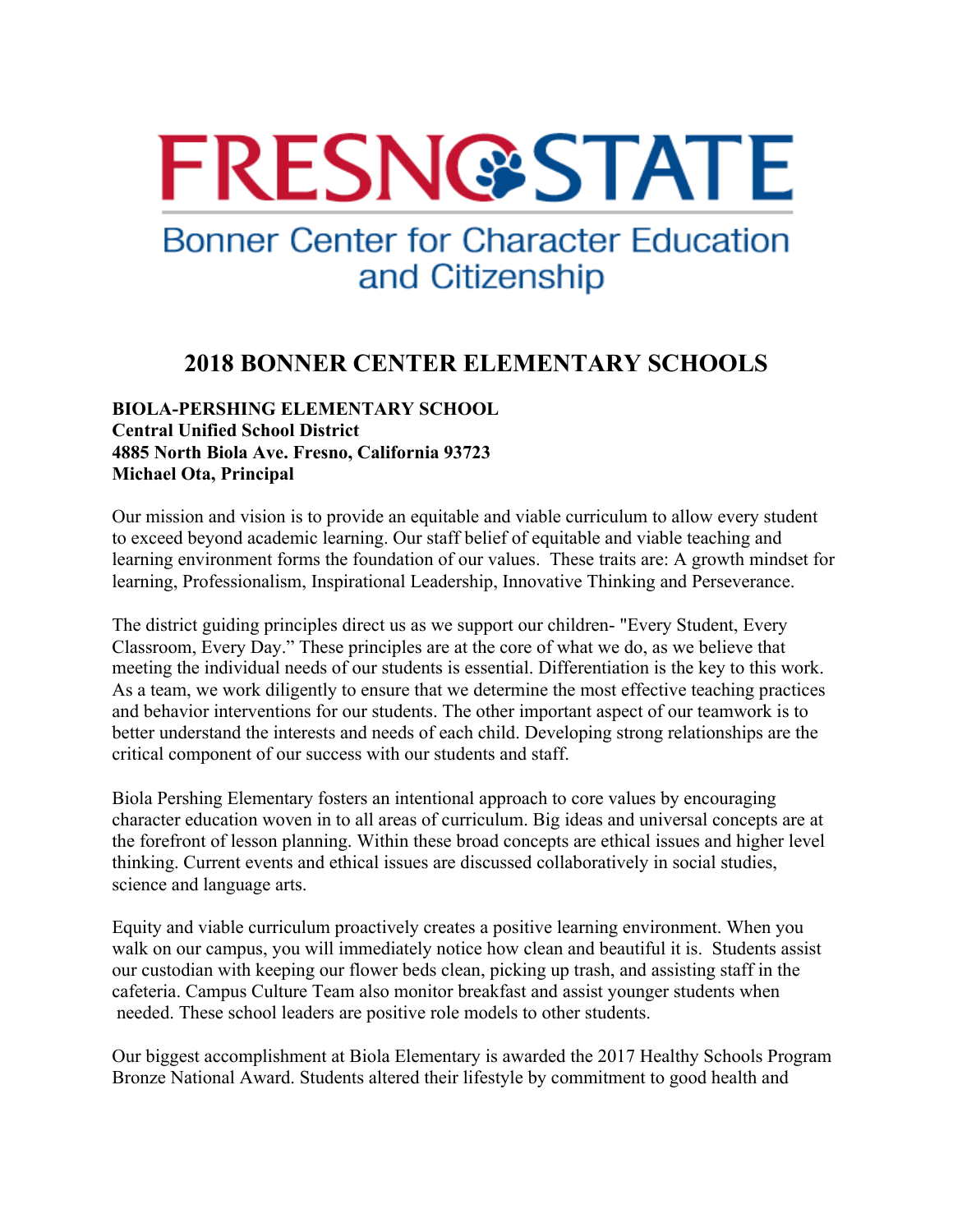exercise leads to a positive life style. Biola elementary was only three schools of the Central Unified School District to receive this award.

The Biola Chamber of Commerce partners with the Fresno County Library to house a branch in the Biola Pershing School library that is open two evenings and on Saturday for our community to access library services. Patrons can check out either district or county library books and utilize the computers that are available. This program has provided the support needed by our families to increase literacy and develop a love for learning.

Each Veterans Day and Memorial Day we have a breakfast and special program to commemorate them. Our students sing songs, recite poems, and write letters to honor the men and women of the armed services. Even throughout the year, our Veterans stop by to visit our students because of the connections our students have made with them. The generosity of our community was evident. This was the case when we began collecting canned food items for our district Holiday Joy Program. Many of our families are the recipients of these donations, however, so many were willing to bring in their own food items. On the day at the event off campus, our students load a school bus to the food drive site and volunteered for the entire day.

#### **CEDARWOOD ELEMENTARY SCHOOL Clovis Unified School District 2851 Palo Alto Clovis, CA 93611 Matthew Lucas, Principal**

At Cedarwood Elementary, we are focused on creating students who understand the importance of strong character and values. These students are our future leaders, so we strive to instill strong positive character traits and understanding of society and our democratic processes.

Student Council and a student Human Relations Committee help lead the student body in activities that spread awareness of topics. They also lead food and clothing drives as outreach to the community. We are no longer just here for building mastery in reading, writing and arithmetic, but also for developing competencies with technology and the variety of ethical issues that arise from those uses as well as a skill base, which allows our society values to continue to be promoted.

Our goal at Cedarwood is to educate all students in Mind, Body, and Spirit. When looking specifically at the character and civic goals, we want all students to model character throughout the day to prepare them for their future.

Cedarwood is striving to be a Digital Citizenship school. A Digital Citizenship school has all students learn lessons on the computer about the appropriate ways to use technology. Lessons take students though proper care of computers to the effects of social media and cyber bullying.

One of four main goals at Cedarwood is to ensure that each student feels psychologically safe. If students feel safe, then they are more apt to learn. We run Clovis Support and Intervention (CSI) groups on our campus where trained staff members meet with a group of approximately eight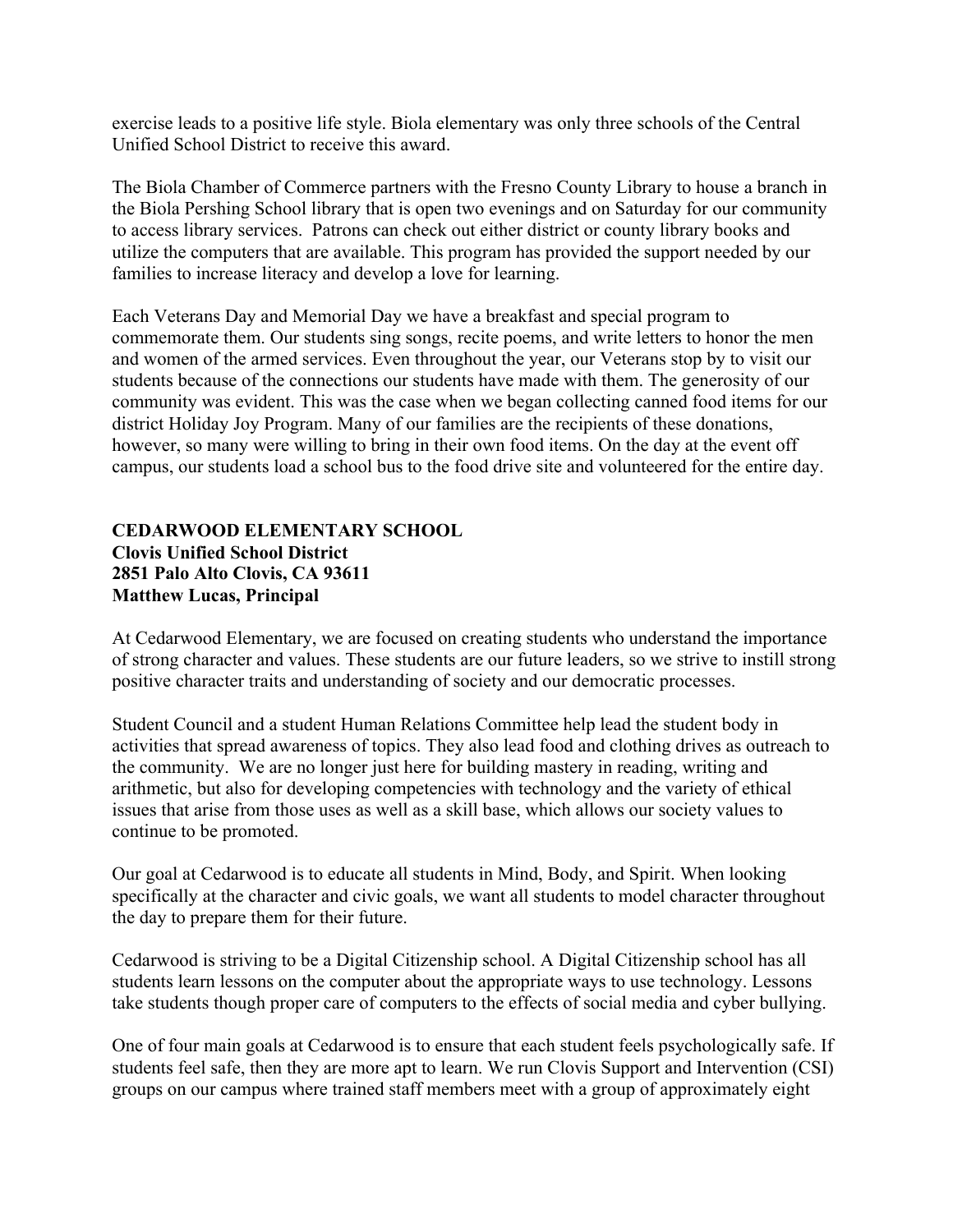students to discuss social or emotional concerns in their lives and build a level of mutual respect between peers and adults. It is a scripted program that creates a safe environment for students to talk about what is happening in their lives.

The student council at Cedarwood leads multiple drives to help the community. Socktober was a fundraiser where students collected socks to donate to the homeless in our area. We also have multiple canned food drives to support families in need at our school and in the community. We participate in Toys for Tots, an annual toy drive during the holidays where students bring new, unwrapped toys to donate to the community. Finally, a class decided that they wanted to do outreach to a third world country, so they raised money to help feed a little village through Heifer International. These fundraisers are just small examples of what the students are doing at Cedarwood.

Many of the grade levels also do Book Buddies. This is where upper grade students pair up with primary students weekly to help them read. Upper grade students coach the students and build relationships with the students. We also have two special education classes on campus.

There are quarterly essay and poster contests that focus on concepts relating to curriculum and character education. This is an opportunity for fourth through sixth graders to earn points toward Block C, which is an award that is given to students who meet standards in Mind, Body and Spirit. An example of the most current essay contest is the Martin Luther King Jr. contest. Students were to write on topics related to civil rights and tolerance.

#### **CLAY ELEMENTARY SCHOOL Clay Joint School District 12449 S. Smith Ave. Kingsburg, CA. Brenda Sylvia, Principal**

At Clay School, character and civic education are key components of our students' education experience. The school's mission statement is a reflection of the importance of citizenship here at Clay: "Our mission is to develop responsible and productive citizens with a passion for lifelong learning, by providing a standards-based education in a supportive and safe learning environment."

Clay School's character goals are that students learn to practice responsibility, act respectfully, make wise choices and be safe in all aspects of their lives. Our civic education goals are that our students help others by taking part in school, their community and in turn making the world a better place.

To develop responsible and productive citizens, Clay has created the school-wide behavior expectations known as P.A.W.S., which aligns to our character goals. The P stands for practice responsibility, A is for act respectfully, W represents making wise choices and S is for safety. These expectations are taught, practiced and modeled in every part of the school from the swing sets on the playground to carpet time in the classrooms. The first weeks of school consist of a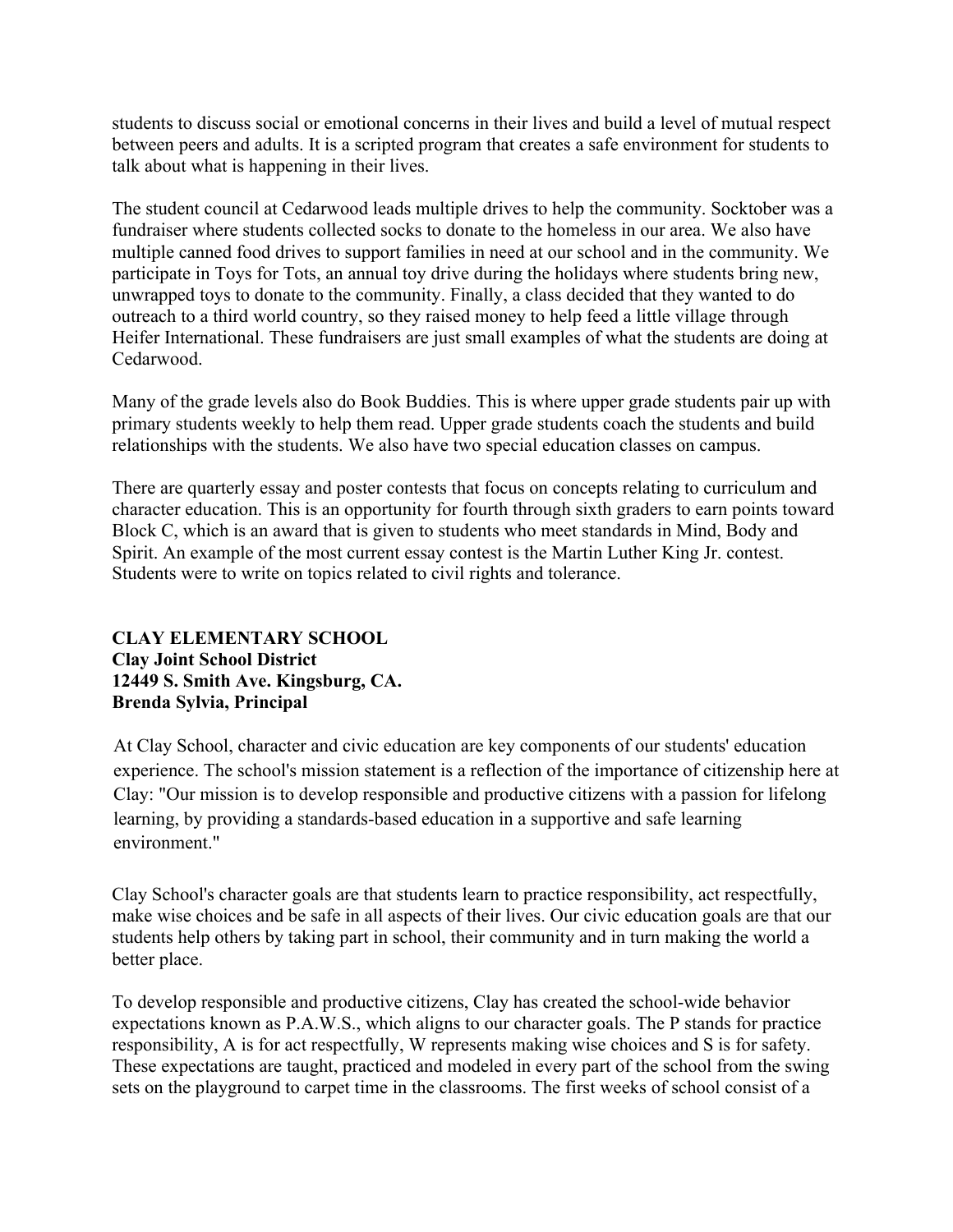Field Day where classes rotate to different parts of the campus where student leaders facilitate a discussion of PAWS pertaining to their area of the campus.

While positive behaviors are reinforced, Clay staff also places an emphasis that discipline is learning. Behavior corrections are used as learning opportunities with the purpose of helping students be reflective and restorative.

Developing responsible and productive citizens means that character and civic education are interwoven in our curriculum. It is the bridge that connects what students are learning and whether or not they will apply them in their communities. At the center of our curriculum lies the "habits of character:" perseverance, collaboration, initiative and responsibility. All these qualities make for effective learners, as well as effective citizens.

Every year interested seventh and eighth graders compete to be part of the student council. Students decide what office they want to run for and prepare for a week of campaigning. They create posters with slogans that they came up with and prepare a speech to say in front of the students they will be representing. The student council organizes many events for the school.

Recently, our student council members headed a mission to collect items for Hurricane Harvey victims. They researched what was needed the most in the schools that were affected and created a list of supplies. From that list, they assigned specific items to each class. They were in charge of all collections. This exemplifies how our students are taking what they're learning about character and civic duties in the classroom and using them to help others in need.

Another example of student involvement through the curriculum is the fundraising for the sixthgrade science trip. In an effort to earn \$3000 for their class, each 6th grade student is expected to donate an evening to provide dinner service during our annual Dinner and Dessert Auction. Students learn that it is necessary to put the work in to reap the rewards. Students take part in our school community in many other ways: 6th-8th help in the cafeteria during lunch, honor choir go caroling at nursing/retirement homes and 8th grade helps organize the food drive during the holidays.

#### **CLOVIS ELEMENTARY SCHOOL Clovis Unified School District 1100 Armstrong Clovis, CA. 93611 Isabel Facio, Principal**

The staff at Clovis Elementary believe that it is our responsibility to instill character and civic education to our students. The Clovis Elementary **Core Values** guide all staff in this mission. Teaching the concepts of character and providing for engagement of students in cooperative learning experiences makes for a more positive environment. When classrooms are intentionally engaged in discussions and activities about a person's character, the entire school has a more positive atmosphere.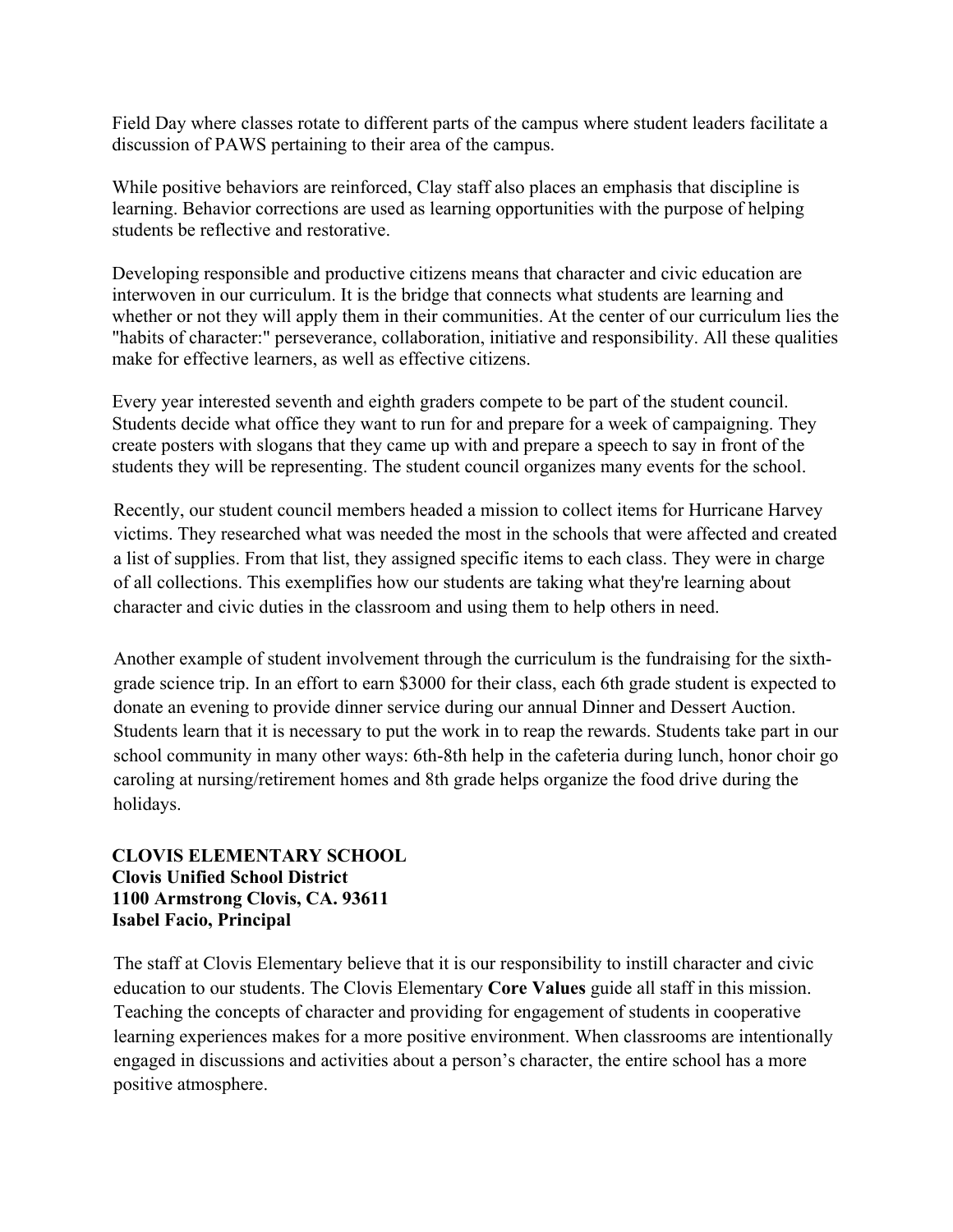The staff at Clovis Elementary works as an integral team to support the character development of each and every student keeping our Core Values at the forefront. This is done through **intentional** instruction, modeling, and providing opportunities for our students to participate with community service. The focus on developing strong character traits within our students also places emphasis on the importance of a caring learning environment with high expectations.

At the start of each new school year, students and staff participate in a **Behavior Assembly**. At this assembly administration discusses student expectations, school rules, and procedures. This is a positive way to explain to students how we behave on our campus. Students take pride in being a Jaguar and strive to be their best every day.

Special activities and assemblies such as **Red Ribbon Week and Anti Bullying Assemblies** are incorporated in our curriculum yearly to remind our students about living healthy and making good choices.

Each member of the Clovis Elementary staff is dedicated to students' success in academics and character development. They are committed to building positive relationships with students even outside of the school day. Clovis Elementary is a place where students feel psychologically safe and cared for. From opening their doors before the school day begins, to working through their lunch to help students, each teacher on this campus goes above and beyond for their students.

The students stay connected to CSUF by participating in the Mediator Mentors Conflict Resolution Art Contest. Last year two students placed with their art work. Students from Clovis Elementary were honored with a first and second place. This year two students took first and third place. The winning students are recognized in the spring at an assembly. Clovis Elementary is very appreciative of our partnership with California University Fresno.

Quarterly awards are given to students, who demonstrate exemplary character, at a school wide assembly. A comprehensive co-curricular program, including interscholastic competitions in: athletics, chorus, band, drama, Oral Interpretation, and a variety of poster and essay contests is made available to students.

The Clovis Elementary staff, students, and community come together and generate money for very worthy services. Over the past three years the Clovis Community has raised \$6,838.94 for Pennies for Patients. We are signed up again to raise money next spring for this very worthy cause. Putting others first is a trait that we need to continue to remind ourselves.

**COLE ELEMENTARY SCHOOL Clovis Unified School District 615 W. Stuart Ave. Clovis, CA 93612 Marshall Hamm, Principal**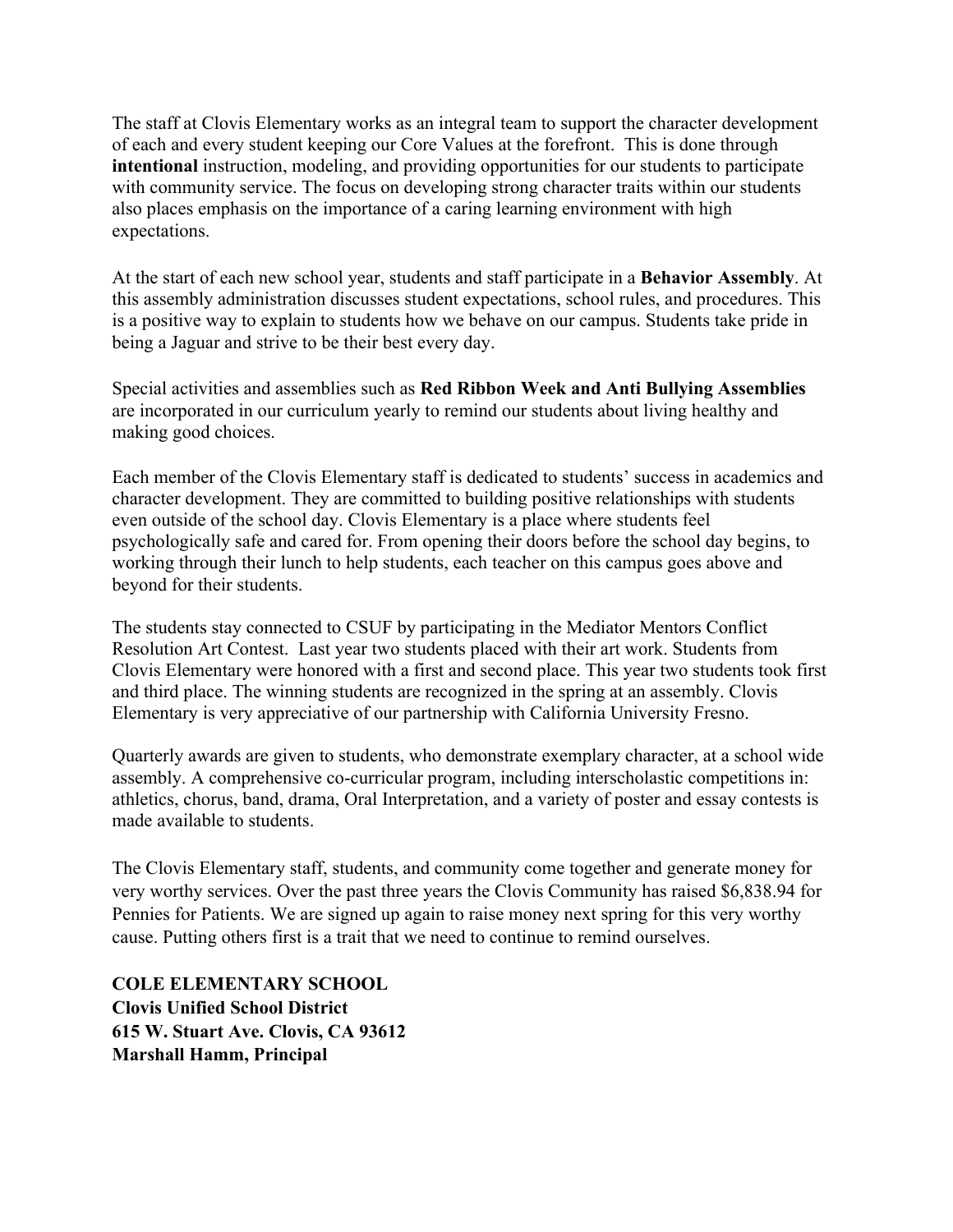Every student at Cole knows by heart our three character goals: Be **P**ositive, be **A**ccountable, and be **W**ise about safety. By keeping these three character attributes in mind, students start forming habits that will serve them well throughout their entire life. Having citizens that have a positive attitude, hold themselves accountable for their own actions, and keep a wise and sharp mind about the safety and well-being of all can't help but make our world a better place.

Character and civic education are infused throughout the core curriculum, while also being addressed with supplemental materials outside the core curriculum. Each week our elementary counselor Erica Green teaches lessons from the Second Step Curriculum Series. The series helps teachers facilitate classroom discussions around empathy, bully prevention, fair play, and other important issues that help students get along in a mutually respectful way.

Our caring staff is very approachable and always willing to help any student in need. We also have 12 staff members trained to facilitate CSI (Clovis Supports and Intervention) groups to help students from 1<sup>st</sup>-6<sup>th</sup> grade that are struggling with various life situations. Students that are going through divorce, death in the family, social interactions, and other emotional difficulties meet with CSI facilitators and other students going through similar situations. These groups provide students with support in a caring and non-threatening environment.

Just as teaching academics is meant to translate to students becoming creative, well-read, contributing members of the larger society, teaching character is designed to translate similarly to providing good, thoughtful, and caring citizens to a world in need of them. Learning great character at school is wonderful, but the ultimate goal is to instill qualities in our students that will benefit the world.

Our highly active and engaged Student Council members and PAC (Principal's Advisory Council) members contribute greatly to the decision-making process at the site. They all play an active role in organizing our canned food drive each fall and participating in Kids' Day each year, which raises money for Valley Children's Hospital.

Many of our upper grade students leave campus and head into the community for some 'real life' application of character education. In conjunction with Faith Community Church our  $6<sup>th</sup>$  graders and cheer team members organized the canned food that was collected during the Cole Food Drive into Thanksgiving baskets for Cole families that are in need. Over 25 families received a full Thanksgiving meal with the turkey included due to the efforts of our students. Each winter our school choir students go to an assisted living facility to sing songs for the residents, and brighten their day. In the Spring, they head to Valley Children's Hospital to spread cheer through song to them as well.

**DAILEY ELEMENTARY CHARTER SCHOOL Fresno Unified Board of Trustees 3135 N. Harrison Ave. Fresno, CA 93704 Julia Cabrera, Principal**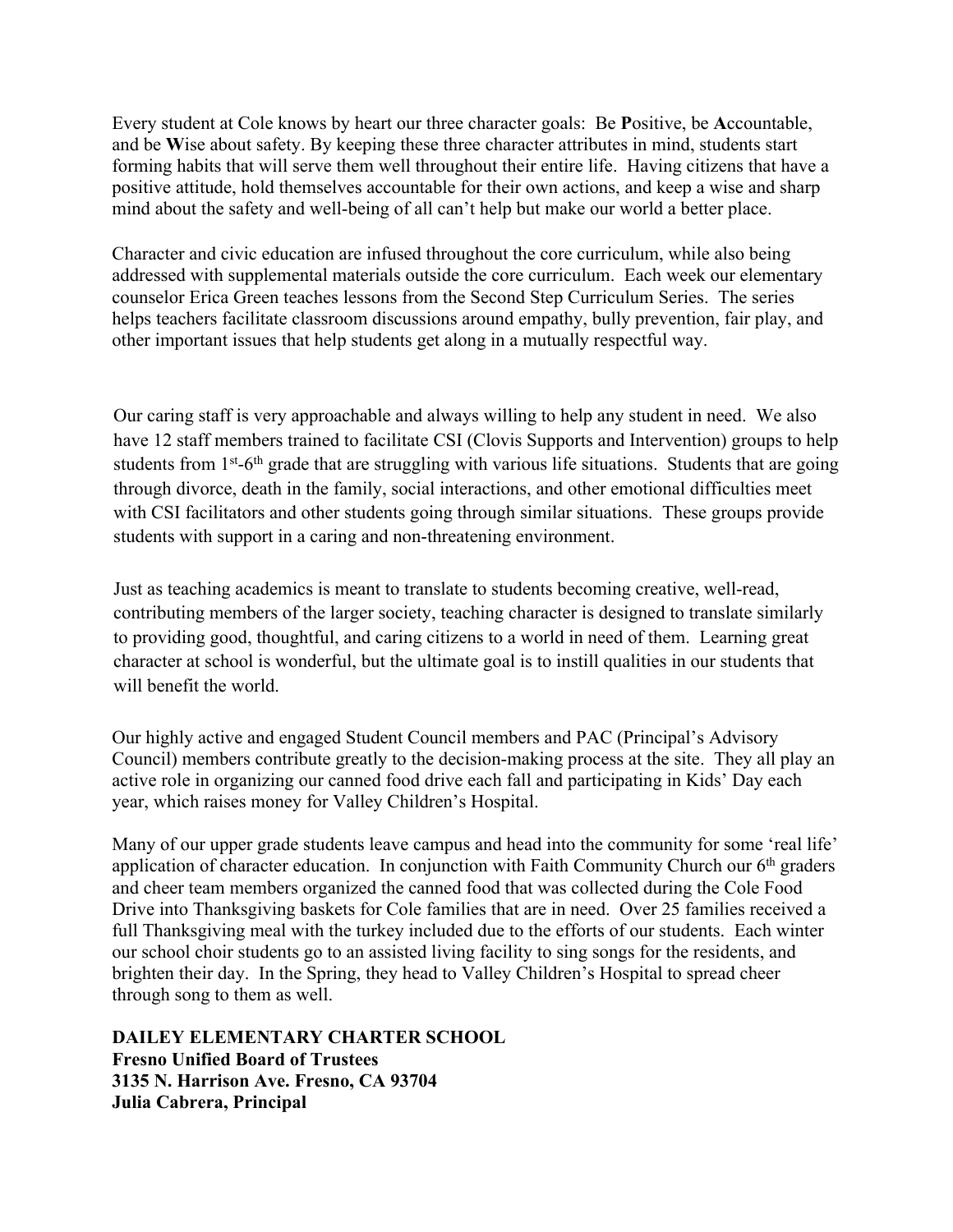Character and civic education are important areas for public schools in America. Our students come to us from a variety of backgrounds, households, and individual experiences that have helped them come to understand the world around them. This variety adds richness and diversity to the classroom and to the school as a whole. In contrast, it also can mean a variety of attitudes and approaches to a learning community.

One current goal of Dailey's staff is to include several learning engagements, within each unit of study taught, that are directly connected to the development of attitudes or attributes (in the learner profile). This goal was determined through a staff reflection at the end of the 2016-2017 school year.

The civic education goals outlined for Dailey this year are two-fold: 1) How do we adhere to the expectation that units of study, and the learning experiences within them, are engaging, relevant, challenging, and significant in our world today? 2) How do we best guide students in taking personal action during and after our units of study? These goals were determined through staff reflection at the end of the 2016-2017 school year and through formal and informal conversations around the next steps for ourselves and our students, as a community of learners within a larger community.

Character and civic education are addressed in a variety of ways at Dailey. Our Primary Years Program prescribes a curriculum framework of essential elements- knowledge, concepts, skills (approaches to learning), attitudes, and action. As a community of learners, we all promote and practice the same attitudes (appreciation, commitment, confidence, cooperation, creativity, curiosity, empathy, enthusiasm, independence, integrity, respect, and tolerance).

In an effort to best equip our scholars at Dailey with the tools they will need as readers and writers in a country founded on democratic principles, staff began literacy instruction around the readers and writers workshop model launched through Columbia University's Teachers College Reading and Writing Project.

Staff, students and parents know that our students come first in all things. When making decisions, students are at the center of that decision-making process and what we feel is best for them. Student, staff, and parent surveys are sent out on an annual basis, are reviewed by staff and school action plans are drawn up on how best to address needs that arise from those surveys.

Our school took action this year collecting uniforms and school supplies for Hurricane Harvey victims in Houston, teachers and administration ran a booth at the local Chaffee Zoo Boo event, and students sponsored gift baskets for students at Fresno High School during the holiday season. Later this month, Dailey will join Cooper Academy and Fresno High School honoring veterans of our country in the Wreaths Across America event at a local cemetery. It is essential to all staff on our campus that we are the models of citizenship in our society and our world. Through us, we hope students are inspired and driven to take small actions on big issues.

#### **ERIC WHITE ELEMENTARY SCHOOL Selma Unified School District**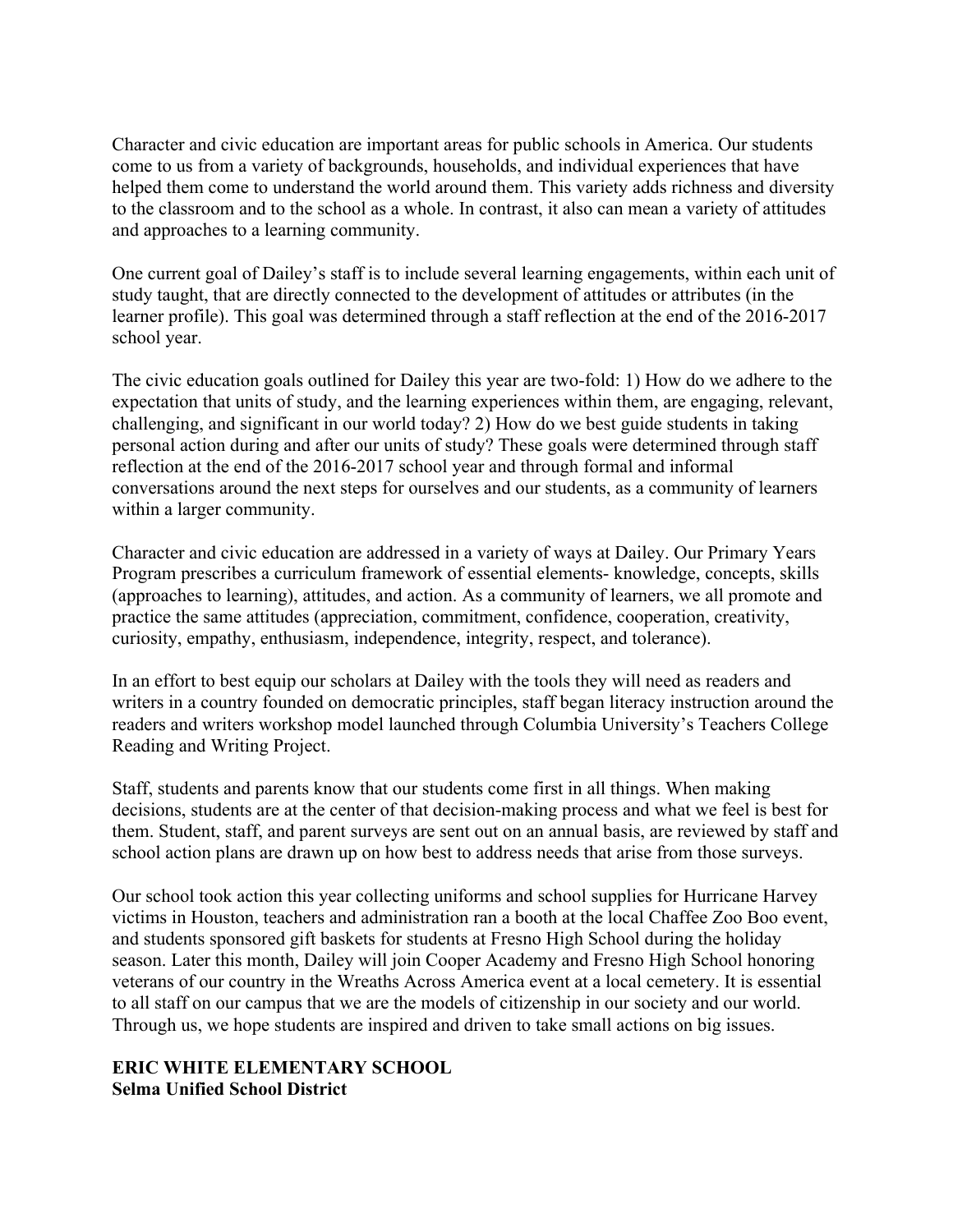#### **2001 Mitchell Ave. Selma, CA. 93662 Sandra Aguilera, Principal**

At a site level we instill these core values, via our PBIS model which advocates that all students and staff follow our school wide 4B's: Be Safe, Be Respectful, Be Responsible and Be Positive. Each of these school values directly interrelates with our district mission and goals towards helping each respective student attain academic and social success.

Ultimately, it is through the combination of our school based principles, coupled with our PBIS framework and dedicated staff members, that we are instilling and creating future leaders at Eric White Elementary that will contribute to society at large in the years to come.

Through staff input, in addition to analysis of our data, the following character education goals for Eric White Elementary were developed and are kept at the forefront:

(l) All students will be safe, respectful, responsible, and positive (these are the 4Bs).

(2) The Six Pillars of Character (Trustworthiness, Respect, Responsibility, Fairness, Caring, and Citizenship) will be taught and embedded in curriculum.

(3) Our students will learn the importance of volunteerism and giving back to their community by helping those in need.

(4) Our students will be recognized for following the 4Bs and be given "caught being good" tickets.

(5) The amount of Cafeteria Behavior Referrals will be maintained at a low number, comparable to the 67% reduction from 2014/2015.

These goals were chosen to develop students socially, ethically, and academically by infusing character development into every aspect of school culture and curriculum.

Even as students are deployed to various classrooms throughout the day, they know what the expected behavior is at all times. All classrooms utilize a clip chart which tracks both exemplary and inappropriate behavior. There is a matrix displaying the school's expectations for each area of our campus.

In many classrooms students are asked to evaluate characters and civic responsibility, either fictional or real, to determine if they are conducting themselves appropriately according to the 4Bs: Be Safe, Be Respectful. Be Responsible, Be Positive. Classes utilize Kagan Strategies and have discussions and/or complete writing projects dealing with story characters, their surroundings, and how they relate to the 4Bs.

Social skills groups are offered by our school psychologists, and mental health is supported by our 3 district and one county mental health clinicians. Due to the focus and dedication of all staff, we have been able to provide a positive school experience for students that have had much difficulty, or have even been expelled from other schools.

Also, through weekly PLC meetings, teachers contribute ideas, lessons, and input to colleagues to implement and promote fairness, equity, caring, and respect. During all PLC meetings, data is shared with the goal of assisting all students to be successful in the concepts taught.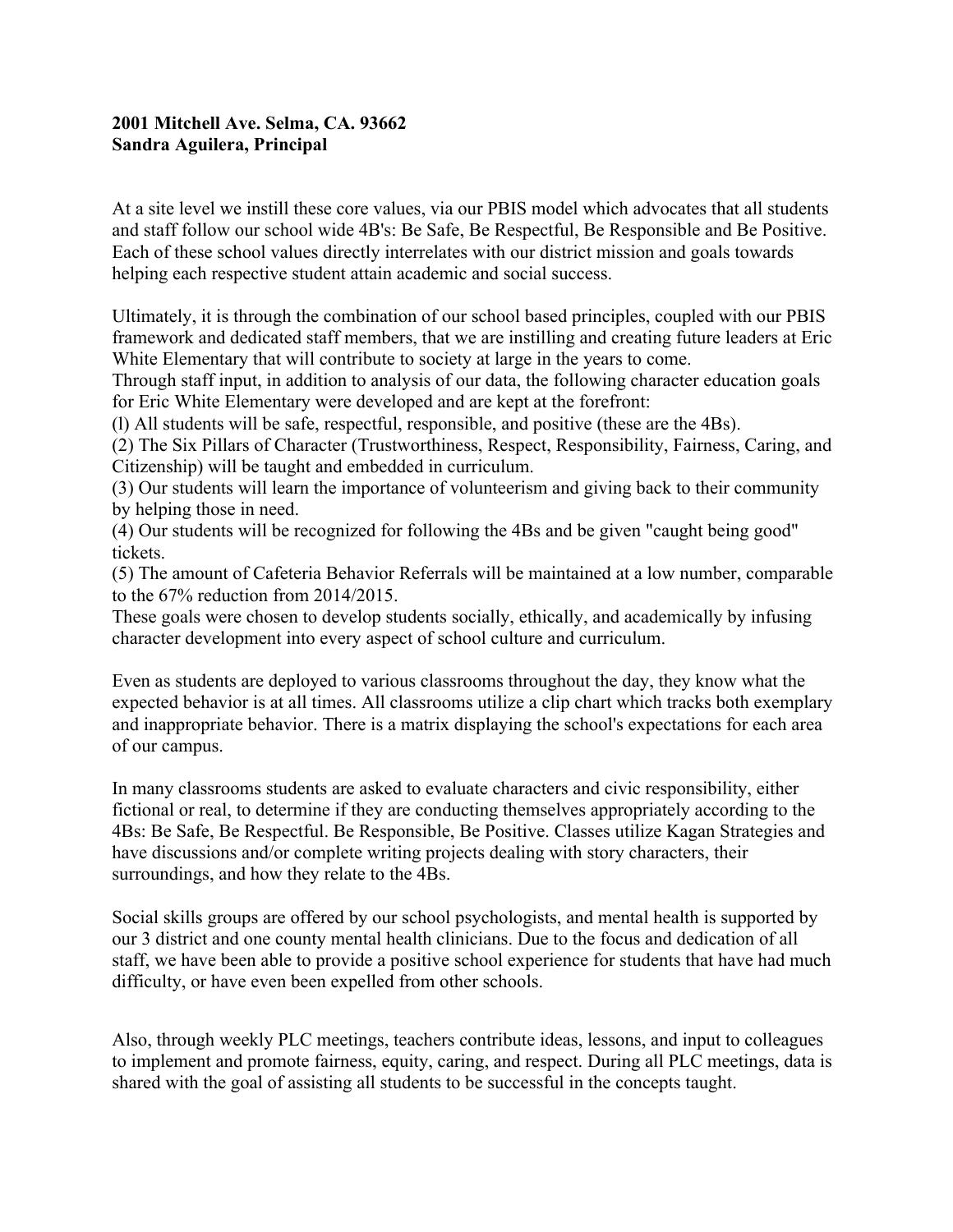Eric White Elementary School makes it a priority for students to contribute in meaningful ways to the school, to others, and to the community. One of the ways is by having students who are in 4th - 6th grade get involved in Leadership Club. The students accept responsibilities and practice willingness to help whenever possible.

#### **FAIRMONT ELEMENTARY SCHOOL Sanger Unified School District 3095 N. Greenwood Ave. Sanger, CA 93730 Jared Savage, Principal**

*Support, Inspiration, Empowerment:* These are the drivers by which we harness enthusiasm for learning and living each day at Fairmont School. Embodied by a culture that embraces differences and cultivates core ethical values, we pride ourselves in high academic standards and service learning.

We have created and nurtured a competitive yet cooperative learning environment that spawn's motivation, one that drives meaningful purpose and character education. We anchor ourselves in a *growth potential* mindset by finding creative ways to build the capacity of both teachers and students alike.

Through thoughtful input from staff, students, and families, we have created what is the most essential character civic education goals for our school. *Championship attitude, One team, Discipline, and Effort* are the traits that we cultivate and grow throughout our school.

Fairmont School promotes and fosters core values in all phases of school life. All teachers are responsible for teaching weekly forty-minute Social Emotional Learning (SEL) lessons to students. Topics such as positive relationships, seeking support and resiliency are engaging for students. The five values of Community of Caring: Respect, Responsibility, Caring, Trust, and Family.

Additionally, this year we created a leadership academy for students during lunchtime. Mr. Savage and Mr. Yeh meet with leadership students to discuss leadership characteristics and qualities that make individuals successful. Students analyze the psychology and motivational factors that influence behavior of individual and groups. Students offer ideas and propose solutions to challenges on campus, community, and around the world.

Fairmont's campus is a reflection of its values: accepting, inviting, honorable, respectable and humble. Teachers are having fun! Students are excited to learn! Teachers coach students to explore, investigate, and evaluate information so that they become independent thinkers and problem solvers within real-world situations. Thoughtful explanation, justification and rationalization, are fundamental norms for students in classrooms.

Fairmont is the heart of its rural community. Throughout the years, Fairmont has provided many activities for our community to enjoy and looked for ways to improve. During the holiday season our leadership students spearhead a community food drive which brings in enough food to feed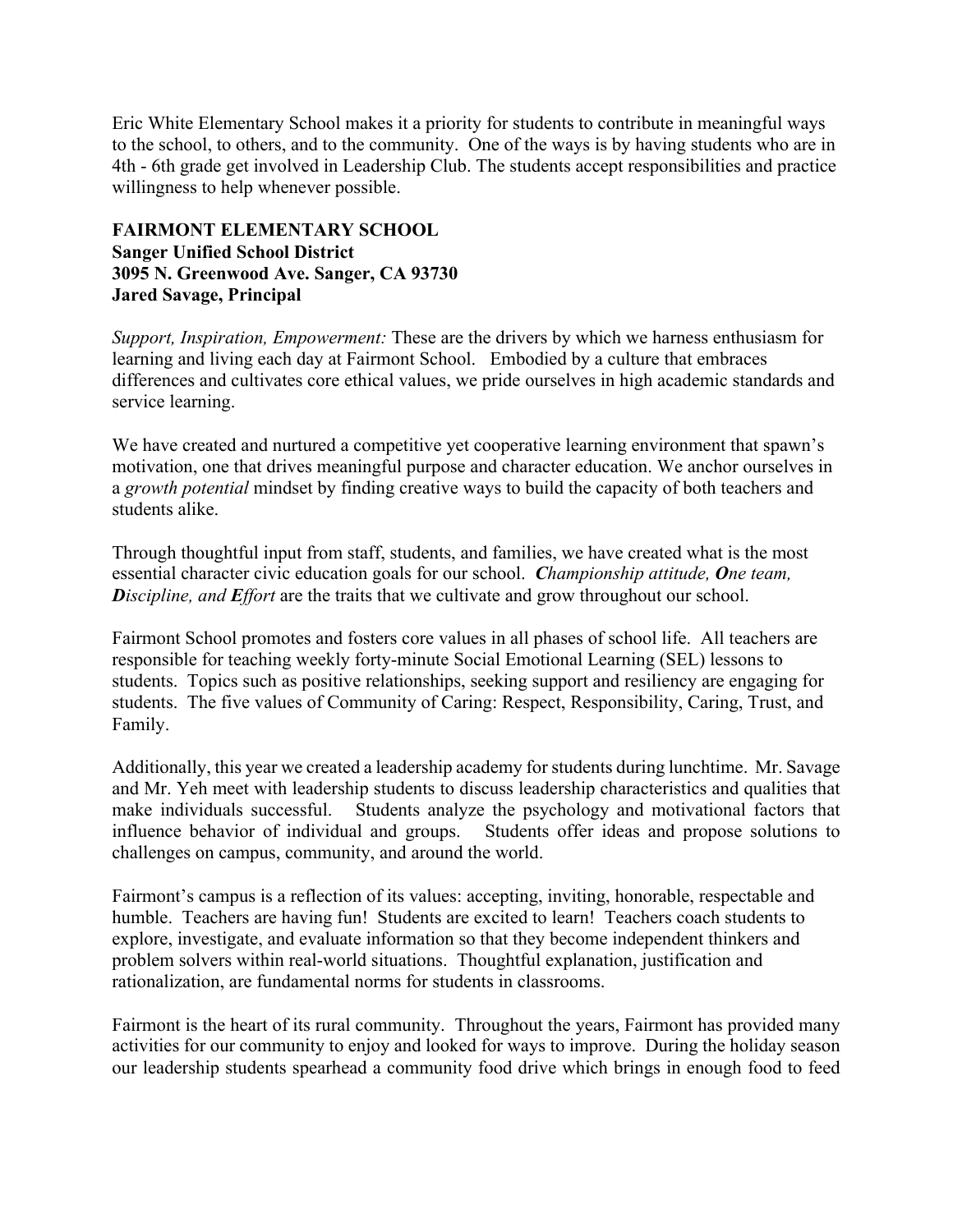our families that need a little extra help. Our community also participates in a gift drive that brings gifts to struggling families.

#### **FRONTIER ELEMENTARY SCHOOL Pioneer Union Elementary School District 1854 Mustang Dr. Hanford, CA 93230 John Raven, Principal**

Academically, FES prides itself on a curriculum that is both rigorous with standards based instruction and is based on research and best practices. Year after year Frontier has maintained some of the highest standardized test scores in the county. Outside of the classroom, FES students have multiple opportunities to become involved in athletics, student government, peer mediation, and other extra- and co- curricular activities. Frontier produces citizens with good character who are civically minded and are actively making a difference in the community around them.

At Frontier, the civic and character education goals for students are to be a positive influence in their school and community. We remind students regularly each day about this goal with repetitively reminding them of the school motto and acronym, "Follow your Frontier ABC's: Always be respectful, Be your best, Choose to be safe."

Character and civic education is addressed at Frontier Elementary School throughout the curriculum and grade levels in a multitude of ways including with the Character Counts program, student council, recycling clubs, sports, Buddy Squad, canned food drives, the Annual Nolan Eggert Blood Drive, and with the PBIS program. Lessons are addressed are also explicitly taught within the classroom and in the cafeteria assembly setting.

Character education is explicitly taught to all students at Frontier Elementary and integrated throughout the curriculum beginning with the first day of school. Students are introduced to the components of PBIS including the ABC's, classroom and cafeteria clip chart system, and with posters reminding students of expectations. Additionally, at the beginning of each school year, we hold an annual "Passport Day" or "ABC Kickoff", as it was known this year, in which students are taken around to different stations around the campus and the expected behaviors are modeled.

We ensure a clean and secure learning environment as well as a psychologically safe and caring school for our students by having Student Council participate in weekly campus clean up events, the Recycling Club picking up all recyclable materials and disposing of them properly, and ensuring our school is a No Bully Zone by educating students on bullying prevention.

At Frontier Elementary School civic service opportunities are made a priority for students because we feel this builds student leadership and awareness of the importance of giving back to the community. Students have the opportunity to participate in Student Council, Buddy Squad, the annual Canned Food Drive, and to encourage their families to donate for the Annual Nolan Eggert Blood Drive in honor of a student who passed away (son of prior Assistant Principal who was well known to the community).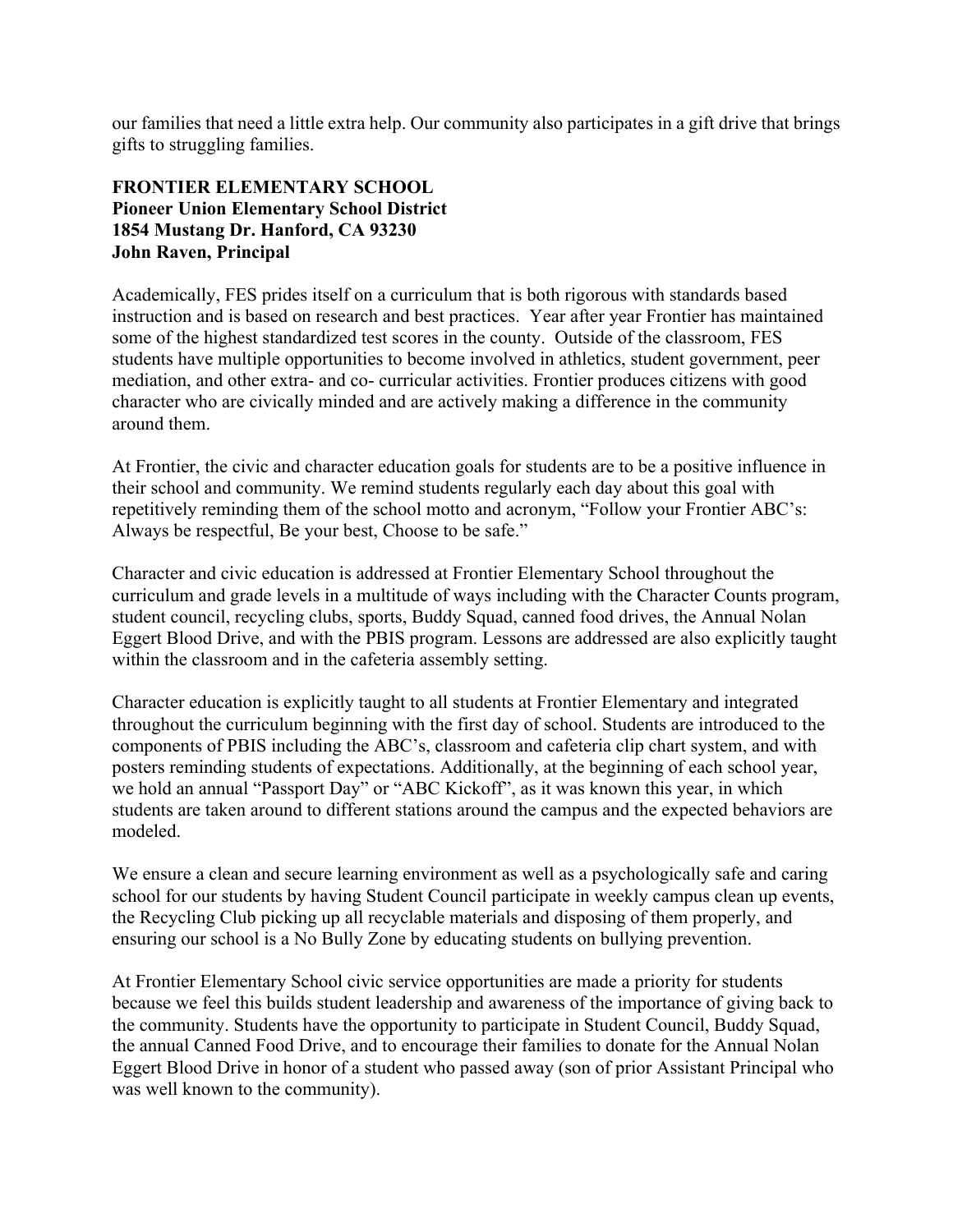#### **GETTYSBURG ELEMENTARY SCHOOL Clovis Unified School Distirict 2100 Gettysburg Clovis, CA 93611 Nick Mele, Principal**

Gettysburg Elementary School is dedicated to creating a positive school climate where each individual is praised for their contributions and celebrated for their accomplishments. From staff, to parents, to volunteers, to students, Gettysburg strives to be a place where all feel welcome, safe, appreciated, and respected. To achieve this goal, Gettysburg has taken an initiative in teaching character development, behavior education, cultural and civic recognition, and collaborative learning.

Gettysburg's character and behavior goals are defined as follows: to reduce behavior infractions by 25% from baseline data in 2016-2017, to increase safety perceived by students, and reduce incidents of bullying. To address these goals, Gettysburg has implemented the aforementioned programs in addition to monthly behavior/character lessons, support groups for students with social/emotional/academic needs, teaching/modeling/reinforcing school-wide behavioral expectations, and educating students on how to respond in situations where they feel bullied or are being labeled by peers as a bully.

Character and civic education is integrated throughout the learning experience at Gettysburg. For example, at the beginning of the school year, students participate in a rally where core behavioral expectations (Be Respectful, Be Responsible, Be Ready to Learn) are discussed in detail, with positively stated behavior expectations outlined for each area on campus.

Gettysburg is dedicated to creating a positive, safe, and supportive learning atmosphere. Classrooms are well-maintained and outfitted with modern technology to facilitate learning and student engagement. All students are educated by both teachers and administration on how to care for one another, how to respond when someone treats them unkindly, how to stand up for and be a friend to others, and how to act with respect and responsibility at school.

As a result, teachers model core values such as respect and equity by treating each student with dignity, taking the time to educate and recognize students for their behavior. All staff members are encouraged to acknowledge positive behaviors displayed by Gettysburg students, and make a distinct effort to praise and recognize positive behavior, demonstrating caring for all.

Throughout the school year, specific pro-social behaviors are addressed with an emphasis on student response. This includes Acts of Kindness week, where students are given behavior lessons on kindness and are given a different challenge each day to show kindness to those around them. Students also participate in service projects such as writing to heroes in the community including firefighters, veterans, and/or police officers to recognize and appreciate their service.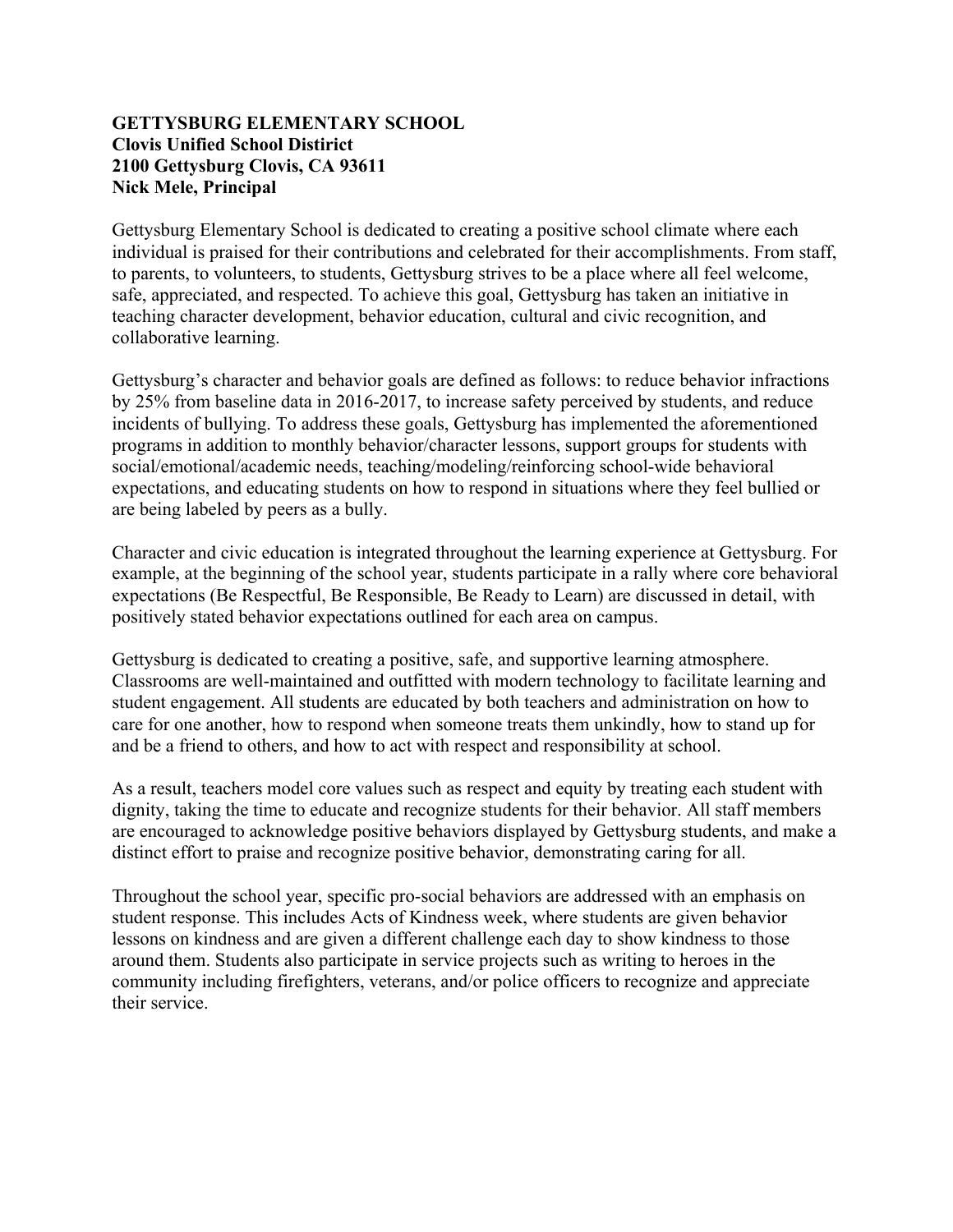#### **HANH PHAN TILLEY ELEMENTARY SCHOOL Central Unified School District 2280 N. Valentine Ave. Fresno, CA 93722 Karen Davis, Principal**

At Hanh Phan Tilley Elementary (Tilley Elementary) we encourage and extend our character and civic education goals throughout the entire school year. Our goal is to equip students with the knowledge of strong character traits and to provide an environment where they can practice and experience them. We are striving to instill students with a growth mindset and confidence in their ability to learn. We determine our yearly goals based on data of the community that our students are living in as well behavior data within our school.

Character and civic education are addressed throughout the year with a focus on specific character traits monthly. Throughout the year we explain, practice and focus on traits such as responsibility, trustworthiness, respect, caring, friendship, perseverance, etc. We provide students with civic education by providing a student government as well as awareness of community and world needs. Students, staff and parents have an opportunity to partake in fundraisers or events that make our community stronger and better.

The entire staff works hard to encourage and reward positive behavior on campus. Alongside our teachers is our janitorial staff who is on campus bright and early and into the late evenings to ensure that our campus is ready and safe for students. We recognize that some of our students have greater needs and therefore have responded with an intervention counselor. Our intervention counselor has teamed up with our school psychologist to create groups and opportunities to reach students with those higher needs.

In order to promote fairness equity, caring and respect for others, our entire school staff is consistently promoting and giving compliments to classrooms and to individual students who are caught practicing positive behaviors and attitudes.

We explicitly engage students in lessons of civic education and actively participate in fundraisers and drives. This year we had the privilege of participating in Pennies for Patients, where our students and staff came together and raised over \$1300 dollars for the fight against blood cancer. For the past few years, our school has also participated in the Holiday Joy Food Drive that collects canned goods for families in need.

Our after-school program participated in the "You Matter Day" where they made "Blessing Bags" of toiletries, snacks and a positive note for the homeless. Parents, after school staff, and students participated in distributing these Blessing Bags to the needy and homeless within our community. During the month of April, our school focuses on lessons and activities to raise awareness during Autism Awareness Month.

**JACKSON ELEMENTARY SCHOOL Sanger Unified School District 1810 3rd Street Sanger, CA 93657 Debra Santos, Principal**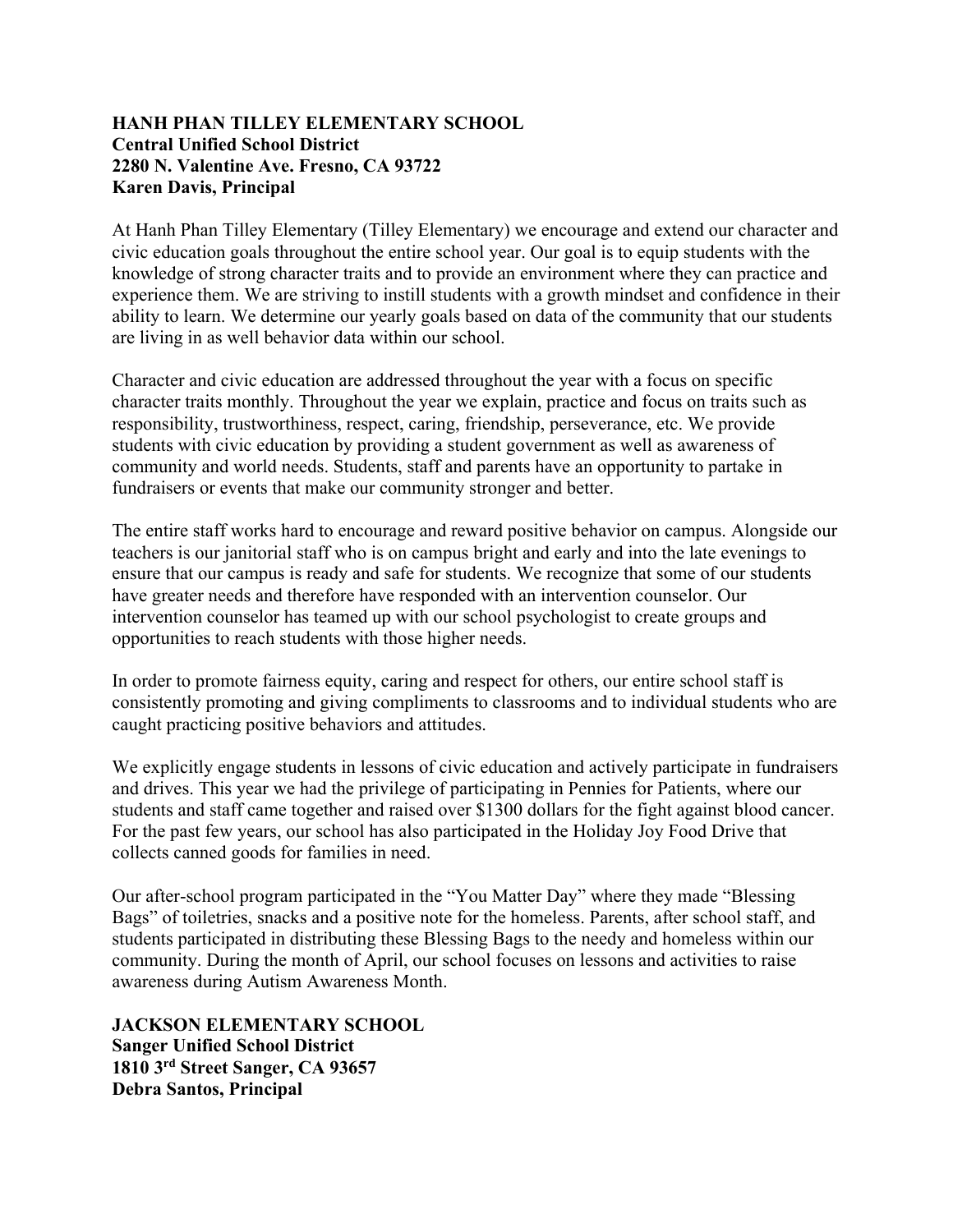The mission of Jackson School is to help students become secure contributing members of our society. Our staff takes very seriously the need to explicitly teach character education on a daily basis. We have identified core ethical values as the basis of our character education program. The identified core ethical values are intentionally and comprehensively taught throughout the school's environment daily.

Jackson School bases its core ethical values on those from a national program-The Community of Caring. These core values serve as the backbone of the program and for the character development. The five core ethical values that we bring into our school are: responsibility, family, caring, respect, and trust. Implementation of these values are embedded across the curriculum, support for staff, family and community involvement, and service learning. Each of these five traits is displayed school wide in all settings.

Jackson Elementary School's character and civic goals is aligned with our mission which is to ensure that we support our students in becoming contributing members in society through the teaching of life skills. These supporting traits include: taking responsibility for their own actions, being leaders, honesty, trustworthy, supporting other students through kindness and respect, learning from past mistakes, perseverance, and following all rules and laws.

Teachers hold weekly classroom meetings which allows for students to interact in the lessons through sharing opinions, feelings, and making connections to the world they live in. Teachers guide these meetings to connect with the character traits that we hold our students and adults accountable to on a daily basis. In order for students to be successful in demonstrating character traits in the five core values, teachers and staff have weekly discussions with students about targeted behaviors and actions that positively demonstrate the core values.

Jackson School staff is intentional and proactive in addressing character education at all grade levels throughout the school day in various forms. Lessons are not separate entities from the school day, but rather infused as part of what we model and practice. All staff at Jackson hold themselves to the highest possible level of ethical behavior and model core values.

Jackson students contribute to their community in other meaningful ways through social service activities. Our Community of Caring Club has implemented Random Acts of Kindness and Reflective Activities.

Our Student Council provides opportunities for leadership as each student has a role in planning school events. They collaborate to organize theme days, have weekly meetings, arrange events after school, lead students in the flag salute, provide fire prevention tips, and report back to their classmates about council decisions and upcoming events. They each take on a leadership role that positively impacts campus activities.

**JAMES K. POLK ELEMENTARY SCHOOL Central Unified School District 2195 N. Polk Fresno, CA 93722 Geoff Garratt, Principal**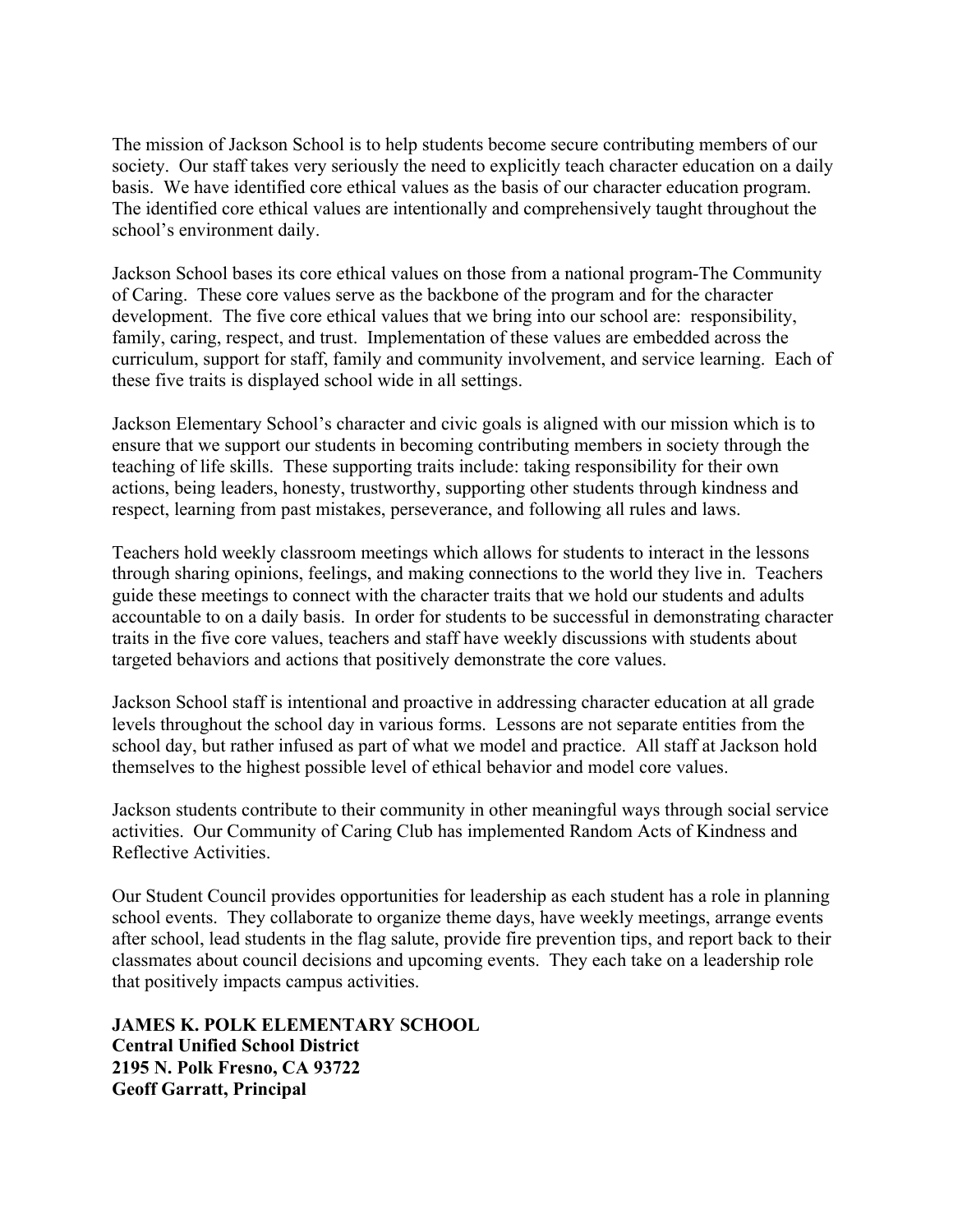The staff at Polk Elementary School believes in building positive character and behaviors in every student. Pioneers live the following belief statement every day: *Polk Pioneers will Strive for Five by being Respectful, Safe students who Follow Directions and Strive for Excellence in a peaceful manner aiming for success in every classroom, every day.*

Character education refers to helping students acquire those virtues that will help them live positive lives. Central Unified School District shares in this belief that this is a critical component in education. This is embedded in who we are as an organization and a school. Just as critical thinking is important to a student's success academically, it is also equally important for a student's character development.

Our overall goal as a school is to create a positive school culture for our students, staff, and the community we serve. Our goals, both in the short and long term are established as a collaborative team. Goals are determined as we look to continually improve and refine the tactics and strategies to meet each individual student's need.

Character Education is not embedded only within our classrooms, but is evident in all settings at Polk Elementary School. Polk fosters a proactive, intentional and comprehensive approach to its core values in all phases of the school day with the following:

- Social skills groups with our school psychologist
- Behavior Academies (During the week)
- Pursuing Victory with Honor Medal when participating in extracurricular athletics
- Student participation in Autism Awareness Week/Curriculum
- The Ned Show for students in grades TK-3 (Theme: Never Give Up, Encourage Others, Do Your Best), The Kindness Adventure assembly for students in grades 4-6

As a staff we have made a commitment that we will promote and model fairness, equity, caring and respect every day, in every location on campus, for EVERY student. We hold ourselves accountable, and staff ensures that students and employees are recognized for modeling these traits at an exemplar level.

Our student body, leadership team (student council), peer mediators, and cheerleaders actively participate. According to our teachers, here are some of the ways our school gives to our community:

- Coats for Kids (Site distribution to students)
- Holiday Joy (Site collected non-perishable food items for families in need within our school district)
- Community Events (Breakfast with Santa, Doughnuts with Grandparents, Dad and Mom)
- Letters to veterans (Students write letters to a local veterans facility)
- Performing Arts Program at local bookstore (choir)
- Toys for Tots/Farmers Market (Camp Polk After School Program)

#### **JEFFERSON ELEMENTARY SCHOOL Sanger Unified School District 1110 Tucker Ave. Sanger, CA 93657**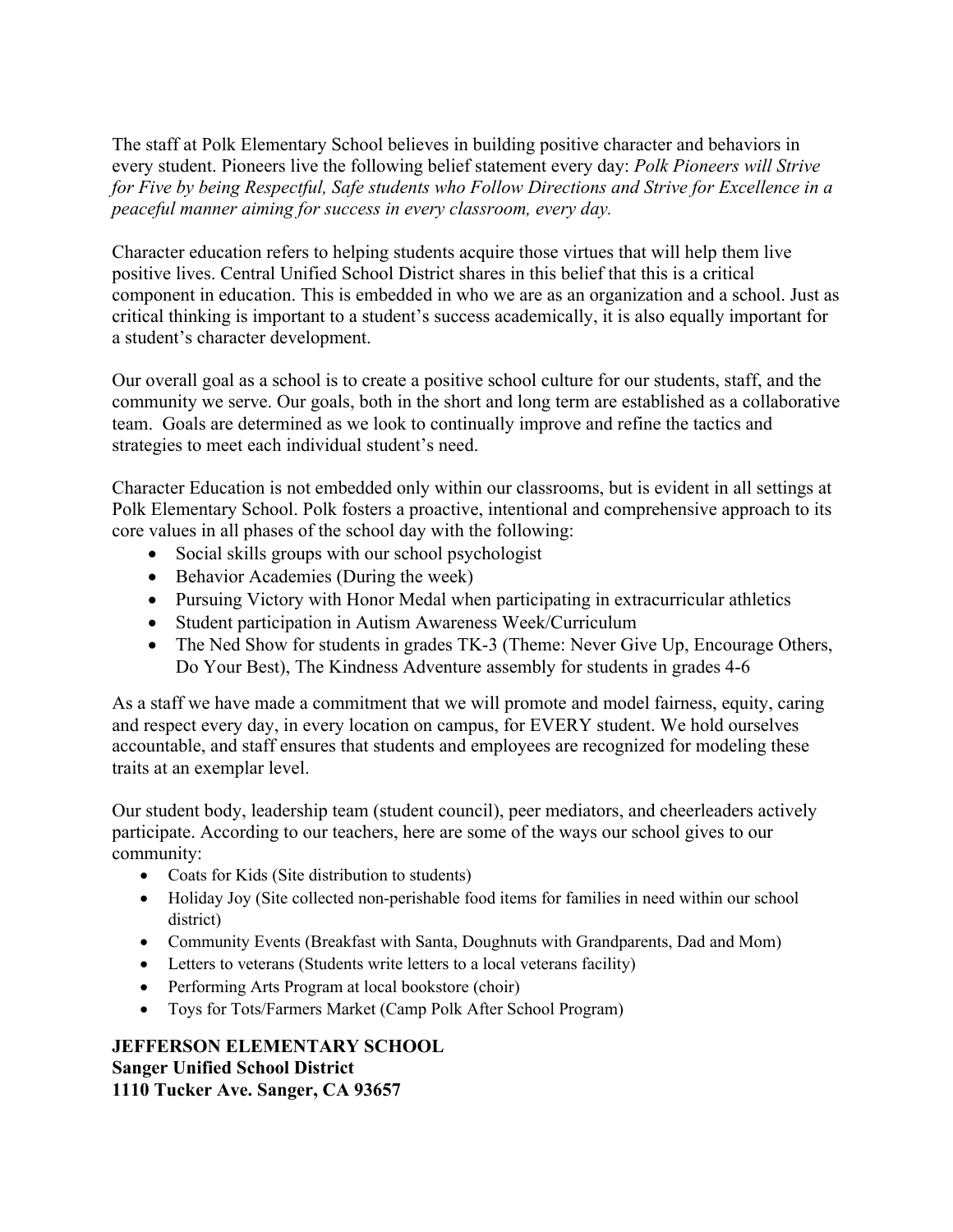#### **Samuel Polanco, Principal**

It is essential that we, as educators, prepare our students for the future. We have a great responsibility to teach students core content areas, such as reading and math, but arguably more important, civic education and character development. The future of our democratic society rests on the students we serve in our classrooms.

At Jefferson, we believe that our students will collaborate, communicate, think critically and be creative in an engaging rigorous environment supported by universal access. To support our students' collaborative and communication skills, we have implemented character and civic education through Second Step (a social and emotional learning program), Positive Behavioral Support Systems (PBIS), and school wide themes such as "Have You Filled A Bucket Today?" and, more recently, "Kind is the New Cool."

In addition, our teachers integrate civic and character education within their instruction in English Language Arts, Social Studies and Science. Our goal for the school is to foster a safe learning environment in which students have the skills necessary to be a contributing member of the 21<sup>st</sup> century.

At Jefferson, we promote civic and character education both through a variety of activities, explicit instruction through social and emotional learning programs and embedded instruction throughout our curriculum, specifically social science and science.

We also promote a psychologically safe environment by promoting clear expectations school wide, implementing school-wide PBIS, having restorative justice practices in place of suspensions, and constant professional development for our teachers and staff to promote a culture of continuous learning. For students who need additional emotional and behavioral support we have SAP groups, Hands Off Academy, Girl Power club, and Special Friends Club.

The adults at Jefferson Elementary go beyond their duty obligations in order to provide a successful school experience for the students. Teachers frequently spend time after school planning and volunteering at events.

Our students have made donations to Hurricane Harvey victim's this fall. Students recognized how natural disasters can negatively affect people and therefore food and water donations were made to help those less fortunate. Each year Jefferson hosts an annual pajama drive to collect warm pajamas for families in need. Student Council leaders find ways to contribute to serve others each year and have helped organize school-wide events for coin collections for HOPE Sanger (a local non-profit dedicated to bringing resources to our families who are in need or homeless).

**LIBERTY ELEMENTARY SCHOOL Clovis Unified School District 1250 E. Liberty Hill Rd. Fresno, CA 93720**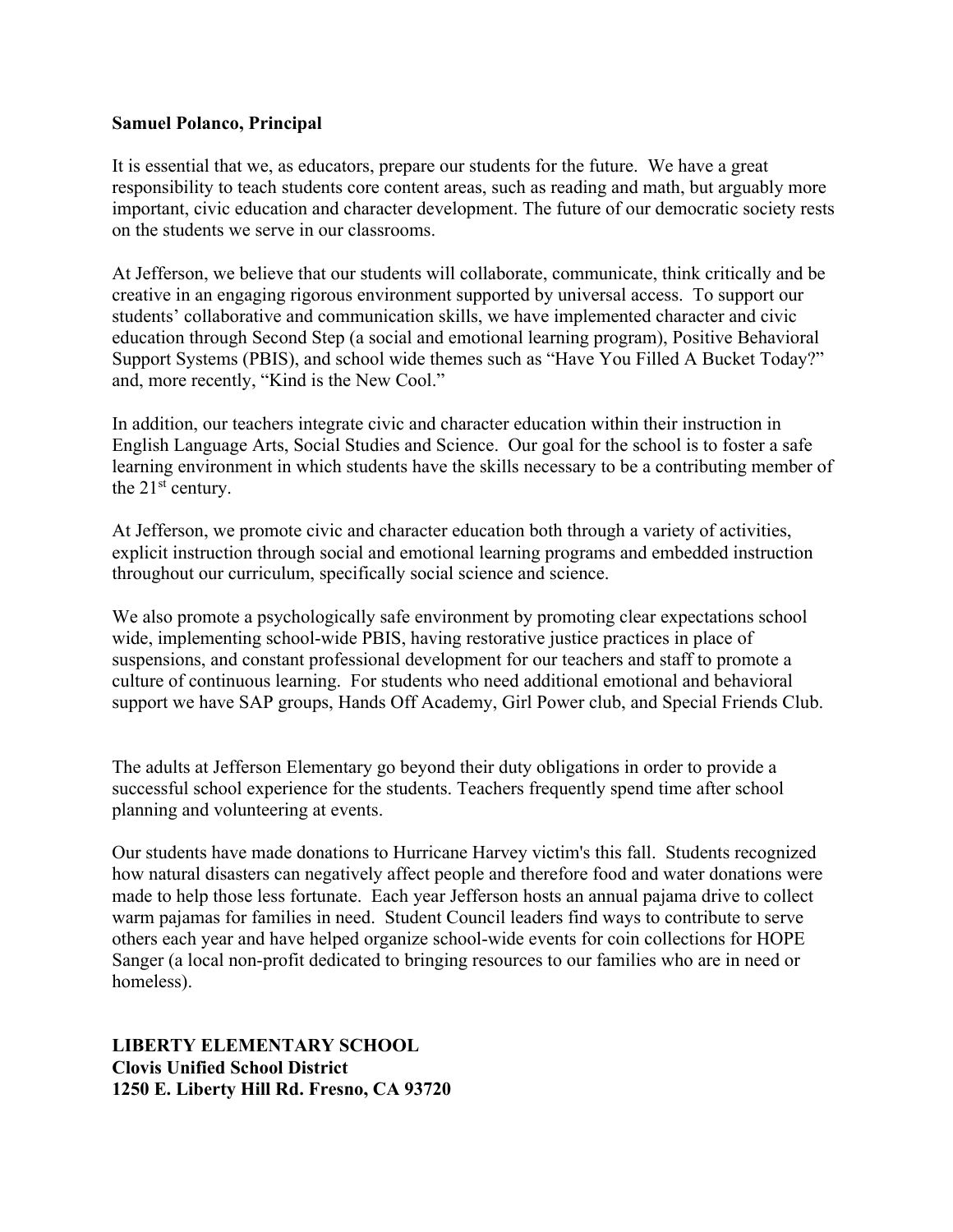#### **George Petersen, Principal**

The Liberty staff believes that character is the most important curriculum they teach. Reading, writing, science, math and PE, all build upon the moral choices the students make every day to stay engaged with rigorous curriculum and to work collaboratively with their peers in the learning process.

The mission of Liberty Elementary School is to provide students with programs aligned to state and district standards which foster lifelong learning, service to society and a commitment to the Sparthenian concept to be the best in mind, body and spirit.

A portion of curriculum for character education is delivered through Liberty's CHARACTER COUNTS! Program. Staff members teach the six pillars: trustworthiness, respect, responsibility, fairness, caring and citizenship. These pillars are introduced to students at the beginning of each school year during *Character Counts!* week.

Liberty teachers schedule time in their instructional day for team building. Activities that allow students to get to know one another are spiraled into each month. The staff also trains students how to interact with each other, learning to listen and to respectfully disagree. As they grow to appreciate each other and collaborate properly, student learning increases. Student collaboration has also instilled the value for diversity.

Liberty has a Personal Responsibility (PR) Program in which each child is accountable for and monitors his/her own good behavior. PR involves both academic and social behaviors. The great majority of students earn the reward activity at the end of each quarter. Activities have included a movie with snacks, a day to play electronic or board games, or extended recess. Programs for recognition of student achievement and citizenship are designed so that each student has the opportunity to be recognized.

The school utilizes its Student Council as student leadership and a community service program. The Safety Commissioner helps the school's administration conduct safety drills throughout the year. The Rally Commissioner helps the school design and set up for school rallies. The Athletic Commissioner helps the school organize and monitor playground equipment. The entire Council helps with the school's fundraising for charities. For example, Student Council members assist in organizing the school's annual *Pennies for Patients* and the *Canned Food Drive*. Student leaders also assist the school's Parent Club charities.

#### **LINCOLN ELEMENTARY SCHOOL Kingsburg Elementary Charter School District 1900 Mariposa St. Kingsburg, CA 93631 Matt Stoval, Principal**

To protect the foundation of democracy in America it is important for all citizens to share in and express common values central to our constitution. Schools that teach character education report higher academic performance, improved attendance, reduced violence, fewer disciplinary issues,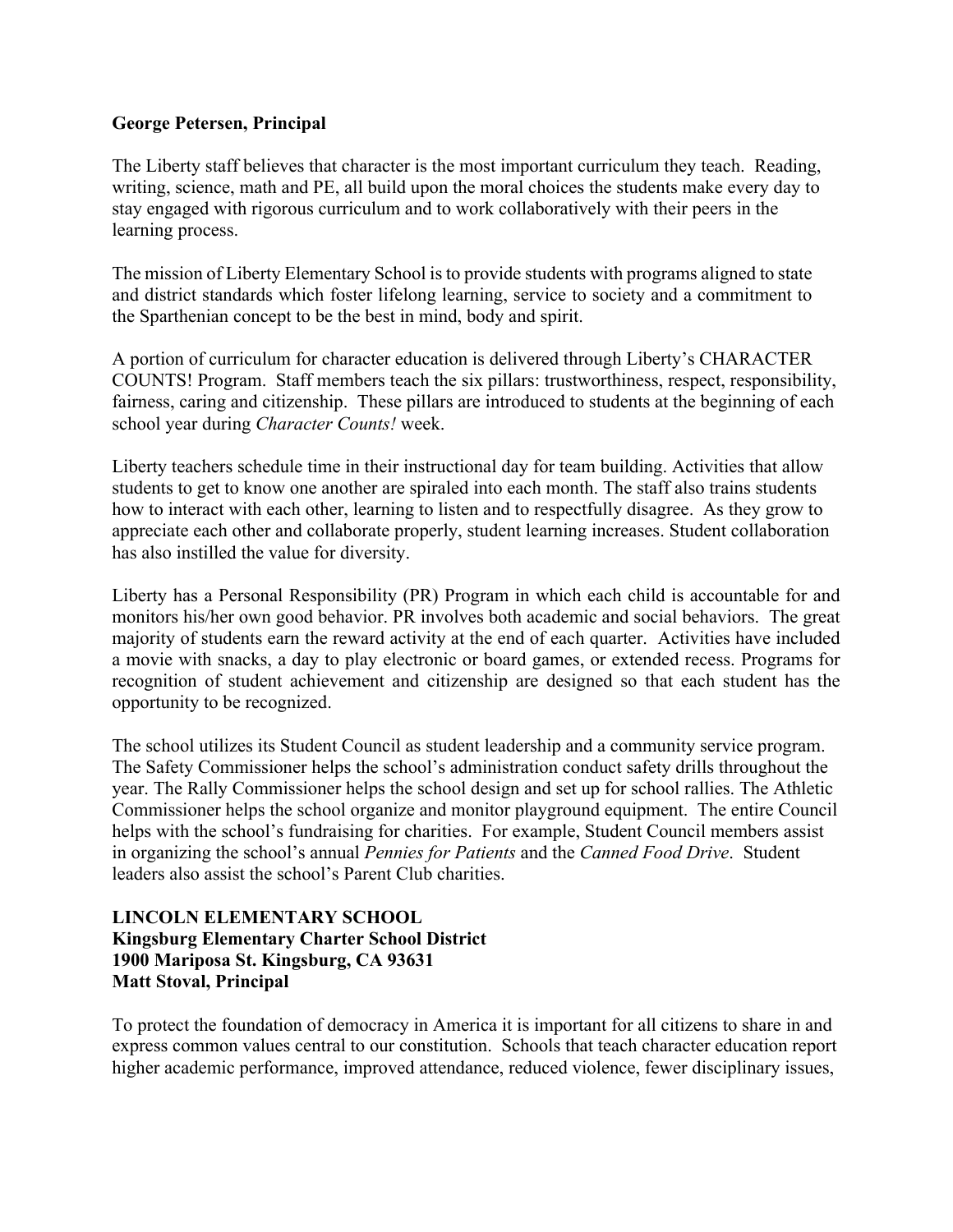reduction in substance abuse and less vandalism. It is easier to teach children who can exercise patience, self-control and diligence, even when they would rather be playing outside.

Our character education is based on PBIS (Positive Behavioral Interventions and Support). Our school-wide behavior expectations are SOAR.  $S =$  self-control,  $O =$  on-task,  $A =$  achievement, R = respect. Students do a passport day on the first day of school where they learn what it means to SOAR in all of the different locations in the school. These expectations are reviewed in the classroom and other locations throughout the year.

Lincoln School unites through the PBIS program. Through this program, teachers support positive behavior both inside and outside of the classroom. We reinforce this process through the use of Blue Slips where we recognize students for using Self-Control, being On-Task, Demonstrating Achievement, and showing Respect to themselves and others.

Fairness, equity, caring and respect are demonstrated by teachers, janitors, secretaries, lunch workers, and other staff in the way they interact with students. Our personal responsibility program promotes these qualities on the playground, intramurals, lunch time, and classroom. We hold assemblies and teachers demonstrate these qualities. Our school counselor also comes into our rooms to provide lessons to encourage these behaviors.

Our students learn and demonstrate their civic responsibility through a variety of projects including donations of food, Christmas with Dignity, care packages for soldiers, and showing appreciation to local service authorities. The 3rd grade curriculum specifically addresses civic duties as well as community heroes.

Our students learn about giving back to the less fortunate in our community by collecting food and toy donations for KCAPS (Kingsburg Community Assistance Programs and Services). Our students mentor other students in the classroom and on the playground. Teachers will pair up students to help struggling students which creates a team atmosphere in their classrooms. Recently our students participated in our Jog-a-thon fundraiser to raise money for: field trips, reward trips, prizes, cultural experiences, etc. This year some of our third-grade students volunteered to plant flowers at our local Kingsburg High School.

#### **LINCOLN ELEMENTARY SCHOOL Sanger Unified School District 1700 14th St. Sanger, CA 93657 Johnny Gonzalez, Principal**

Character and civic education are important for students in American schools to gain more knowledge about the community around them and how to best serve their communities. It is our responsibility as educators to not only maximize student learning but also provide opportunities for character development and in tum foster a sense of belonging and connection to school and community.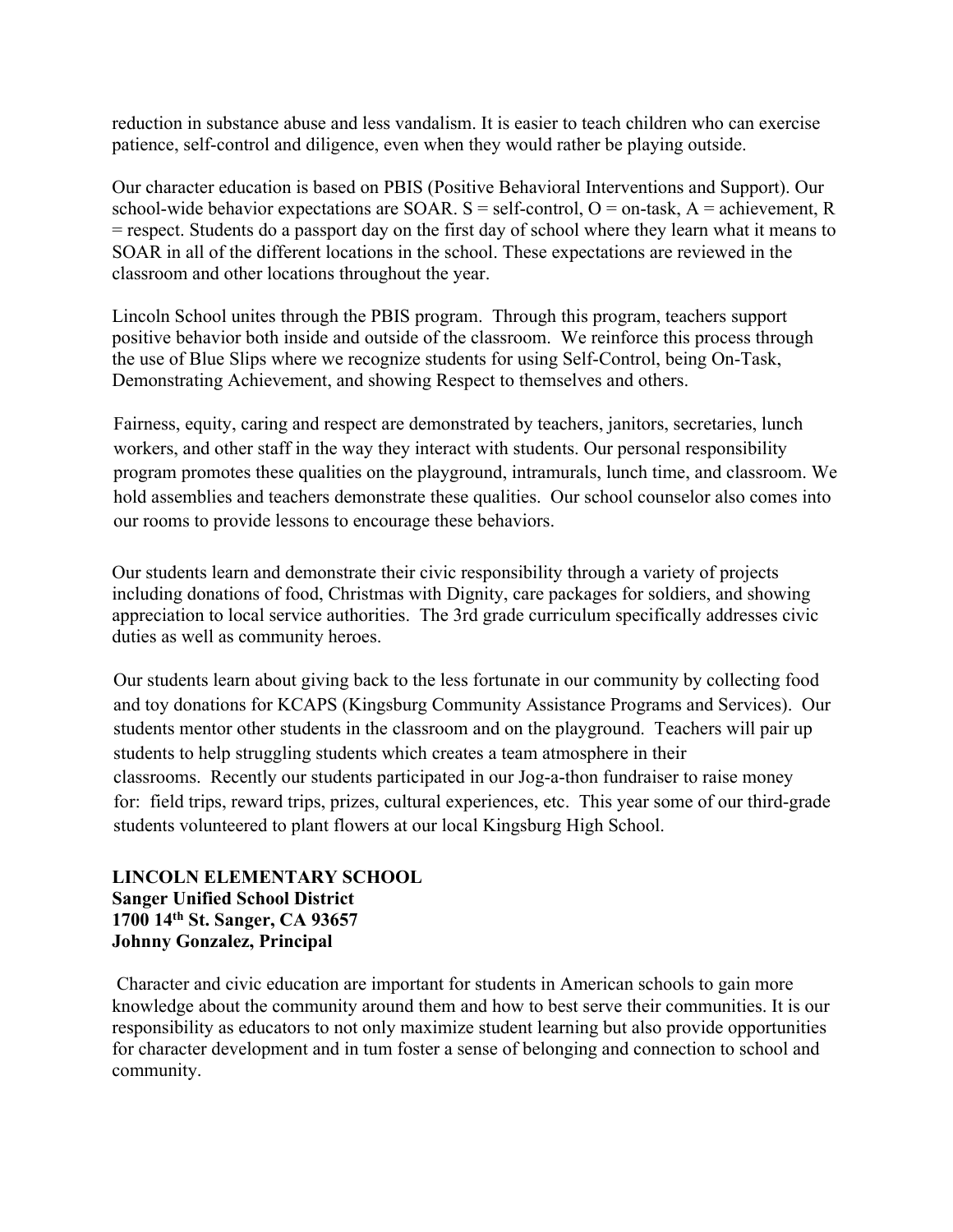Our school has outlined specific goals in reference to character. The acronym for these goals is RAMS. The R stands for "Respect Self and others". The A is "Act Responsibly" while the M stands for "Must be ready", referring to that our students must always be ready to learn. Finally, the S stands for safety first. Our school values safety, not only the physical safety of our students but also the emotional safety of them as well. We always encourage our students to demonstrate their "Mighty RAMS" traits on a daily basis.

The values that serve as the foundation of the community of caring program are Respect, Responsibility, Caring, Trust and Family. The adoption of these programs was a part of a greater push within the community of Sanger to teach our students about the importance of being positive and responsible members of their school and their community.

We are continually striving to improve and promote positive behavior interventions and supports. Within the last year, we have put together a Multi-Tier Systems of Support Team (MTSS) that consists of two intervention teachers, two general education teachers, the resource specialist teacher, the school psychologist as well as the principal and curriculum support provider. The intent of putting together such a large team of staff members is to take a holistic approach when it comes to serving our students. Different team members can take look at student academic needs, as well as their socio-emotional and behavior needs as well.

Our staff members at Lincoln elementary work tirelessly to provide a positive and safe environment for our students. We take great strides in promoting the values of fairness, equity and respect and that starts with the opportunities that we provide to our students. What sets our campus apart from many others is our mindfulness of inclusion. Lincoln Elementary serves all of our special day class students who are in grade levels TK-5 for the entire district.

Our staff recognizes that a part of helping our students stay connected is to help their parents stay connected as well. Lincoln elementary holds regularly scheduled events such as Muffins with Mom, Donuts with Dad, Grandparents Day, Multicultural Night, Literacy Night and Movie Night in order to have our parents and community members participate at events at school. Our students are heavily involved and work diligently to help these events happen.

**LONE STAR ELEMENTARY SCHOOL Sanger Unified School District 2617 S. Fowler Ave. Fresno, CA 93725 Lori Welch, Principal**

As a **Community of Caring** school since 2003, we believe that it is our duty to take an active role in nurturing the core values of **Respect, Responsibility, Caring, Trust** and **Family**. In order to become productive citizens in a democratic society, students must understand how to respect individual differences and get along harmoniously with others.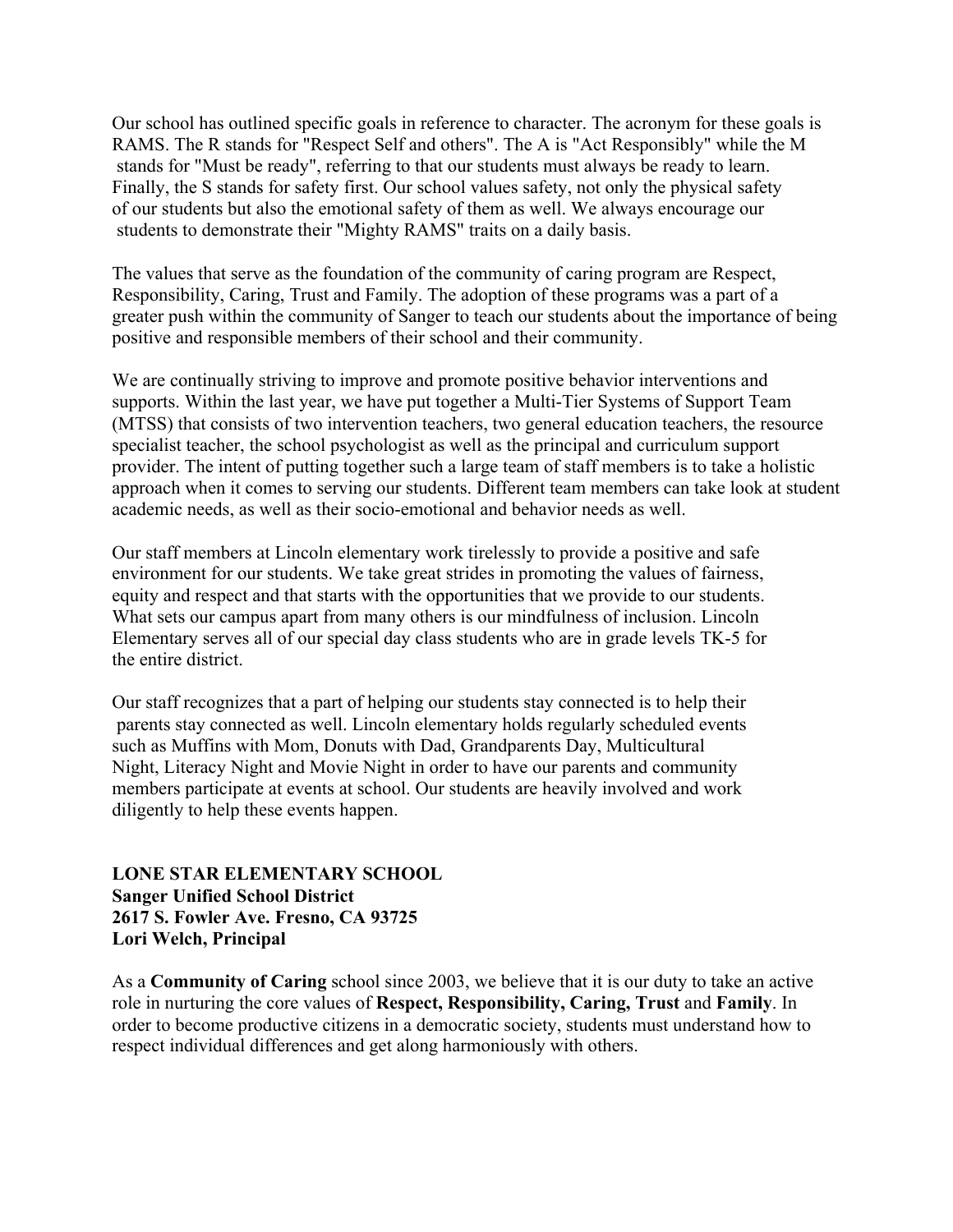In the classroom, Lone Star teachers infuse character education throughout all subject areas. During language arts instruction, opportunities abound for rich discussions and written responses related to character traits and moral dilemmas.

Teachers are also trained in the **Second Step Program** and the **Anti-Bullying Components** embedded within the program. Each week, classroom meetings are held featuring topics from these programs so that students have the opportunity to work through scenarios that prompt them to use positive problem-solving techniques.

The teachers, staff and parents at Lone Star work collaboratively to model fairness, equity, caring and respect for others on a daily basis. As adults, we know that our **actions speak louder than words** and that if we want our students to develop great character, we must demonstrate it.

Providing a safe and healthy environment for our students is the highest of priorities at Lone Star. The outstanding teachers, staff and families at Lone Star ensure that every Eagle has access to a clean, secure, safe and caring learning environment. Our community takes great pride in maintaining a clean, graffiti and vandalism free campus.

The **Lone Star Student Council** provides students with many opportunities to demonstrate their leadership skills at school and within the community by organizing and being involved in numerous activities throughout the school year. The **4-H Club** is very aware of the agricultural heritage of the Lone Star community and holds meetings and events at our site. They participate in the annual Fresno County Fair craft and livestock shows.

The Lone Star staff and parents make a collaborative effort to see that families have an opportunity meet and socialize together as a community. Many such activities scheduled throughout the year include: **Back-to-School Night**, **Lone Star Carnival, Literacy Night, Winter Program, Muffins with Moms, Donuts with Dads, Movie Nights, Grandparent's Day, Family Dance Night, Multicultural Night, Open House, Talent Show, Kindergarten Program, and 6th Grade Promotion Celebration.** These events help foster a deep sense of community among staff, students, parents, and truly establishes us as a Community of Caring.

#### **MADISON ELEMENTARY SCHOOL Sanger Unified School District 2324 Cherry Ave. Sanger, CA 93657 Stephanie R. Rodrigues, Principal**

With an ever changing society and the constant need to understand one another as we grow, we as an educational system must address the need to build up our students, teach them the elements of good character, and begin to foster children who are conscience of one another.

The moral imperative of character education in schools cannot be denied. To teach children through a holistic lens, we must not only focus on academics, but also begin to show students the inner workings of society. Just as all negative behaviors are learned or taught, so are those that are good. "Caring for one another, a sense of community, respecting your peers and adults, being responsible for your actions, and trusting each other." Foundations for which we must build our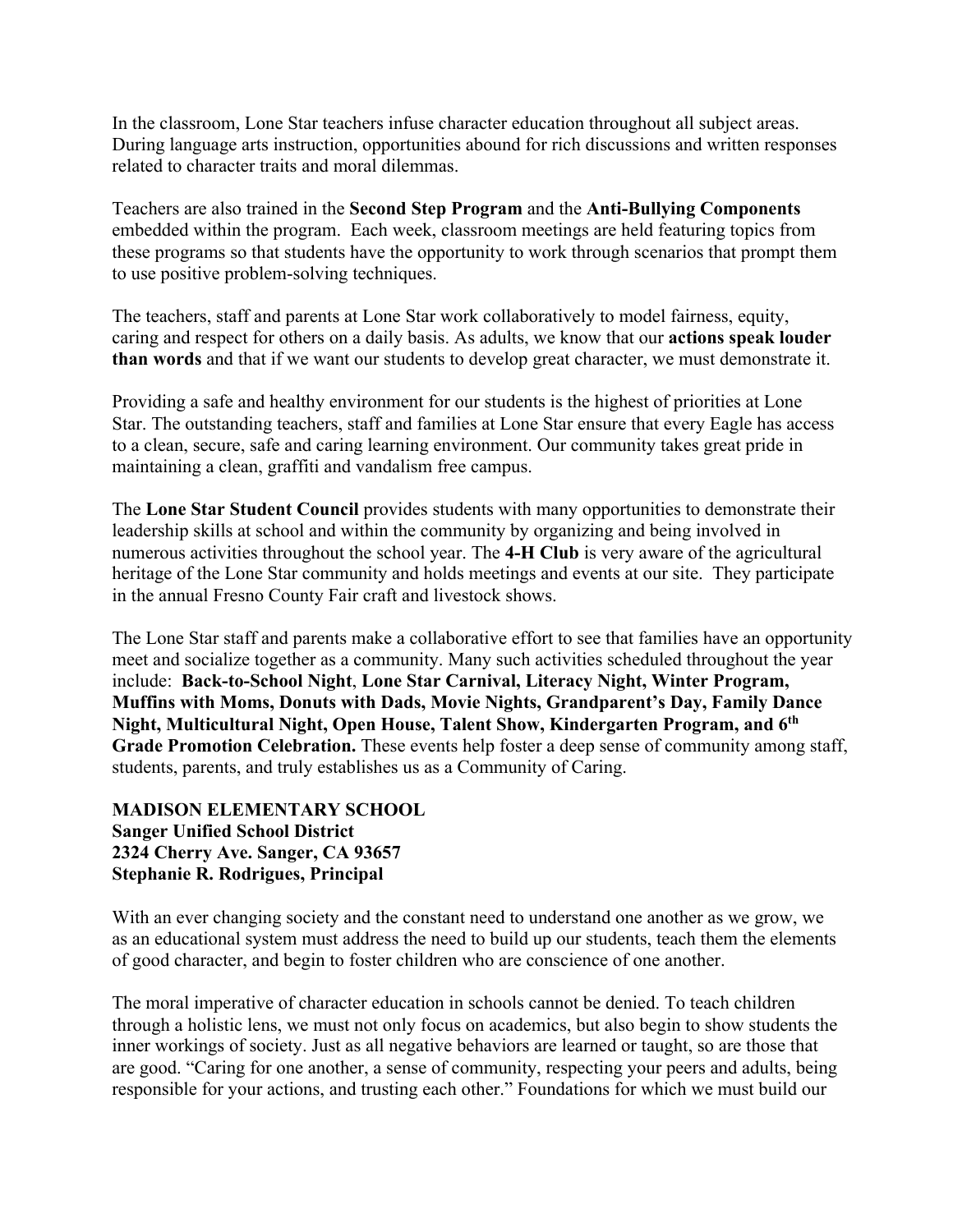schools so that adults are interacting and modeling for students, and students are being shown how important their role in this world truly is.

The goals for the staff are to continually learn and grow in our knowledge of character education, to find new ways to engage in these new learning's with our students, and to continue to monitor the social emotional growth of our students in order to address their needs. The goals for the students of Madison Elementary are to develop a deep understanding of Respect, Achievement, Control, and Effort (RACE) and know how each affects all that we do.

Madison Elementary promotes core values, positive social interaction, and healthy decisionmaking through a variety of programs and practices. We begin each day with the morning bulletin announcements, which consist of pertinent information, student birthdays, and the reading of the names of the Mustang Gold winners, to reinforce the message that character counts. We have also participated in the Fresno County Health and Nutrition wellness program and have won a Fitness Challenge Award.

Community outreach continues to be a focus at Madison and civic education is always in the forefront. In collaboration with our PTA, students have gathered food donations and food baskets to be distributed for Thanksgiving and during the holidays to help those families in need. In addition, Madison has held its third annual clothing and food drive called the "Madison Market".

Our student government group has taken a larger role on campus allowing them to experience what is it to make influential decisions. They have taken over the school green-house, begun composting our foods, and engaged in lessons around taking care of the school with an environmental awareness. Even the Madison robotics club has branched outside of the initial building of projects and are currently using their robotic creations to solve real world problems.

#### **MADISON ELEMENTARY SCHOOL Central Unified School District 749 W Barstow Fresno, CA 93704 Christine Pennington, Principal**

The Madison staff believes that by teaching our young Warriors expectations in the form of the Warrior Way, and helping them connect to their dreams, the students will experience global success. We believe that it is our responsibility to prepare our students to be positive, contributing members of our society. We strive to provide our students with an understanding of the civic responsibilities and to develop each student's connection to the Madison community.

Madison Elementary draws from many wonderful resources in order to develop our character education goals. We work with all of the Character Counts pillars, emphasizing a character trait every month by having students respond to weekly scenarios tied to each pillar. We also focus on character, and use it for the basis of our Warrior of the Month award.

Another excellent means of supporting the Warrior Way at Madison are behavior scenarios tied to current discipline issues that we share in our daily announcements which teachers use as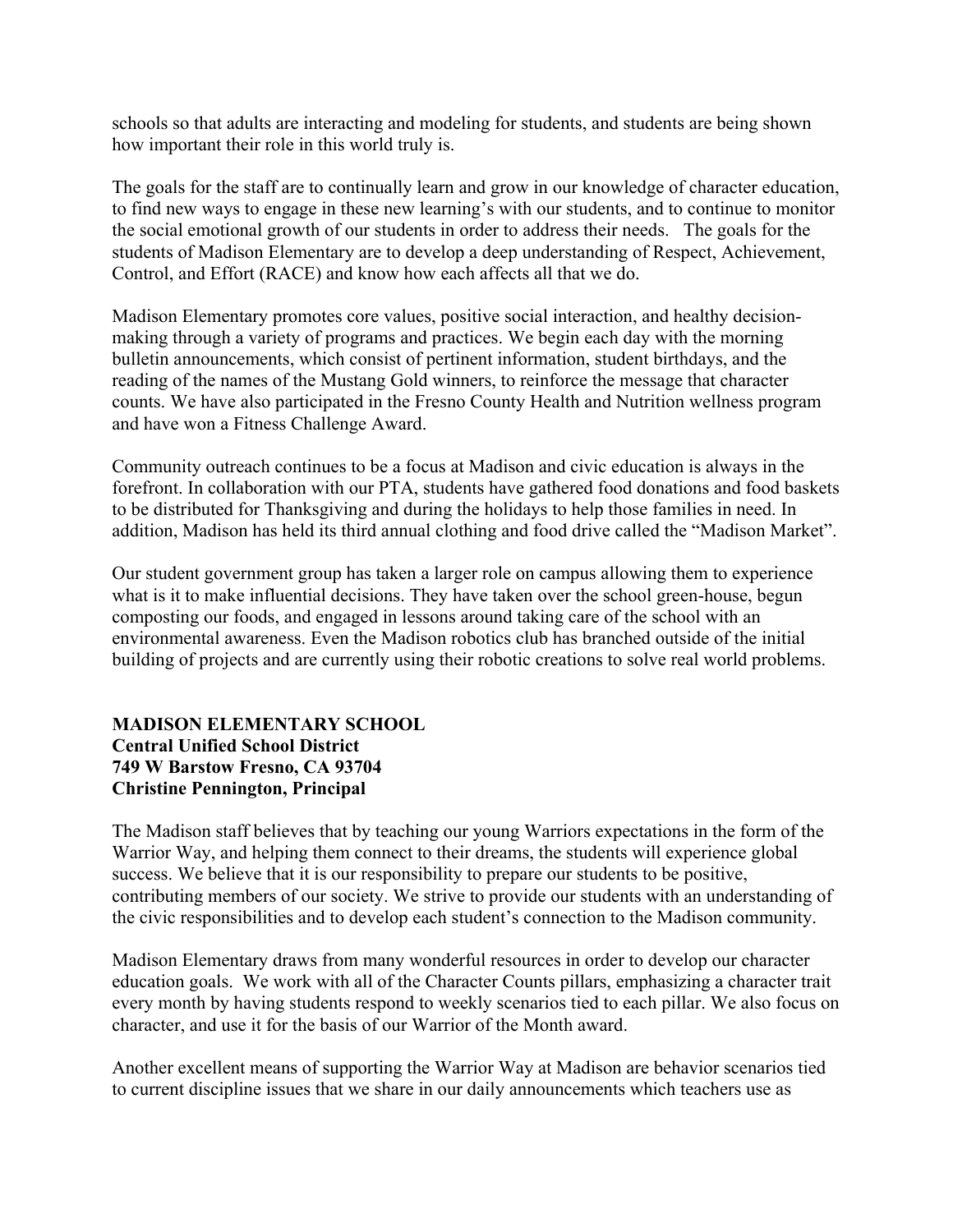discussion starters and writing prompts in each class. The student responses are then read over the announcements throughout the week, and posted in classrooms and in the office. We also provide agendas with character education and bully prevention woven in with goal setting, as a tool to develop well-rounded students. Our support staff visit each classroom to present on antibullying and positive behavior.

Madison Elementary has character education, civic education and positive behavior reinforcement woven into the fabric of the school. Civic education is woven into our curriculum through classroom discussions and school-wide scenarios. Our new kindergarten through sixth grade Wonders English Language Arts curriculum has character and civic learning woven throughout.

Our amazing staff at Madison goes above and beyond to promote and model our Warrior Way. Each member of our staff works hard at setting a positive tone, and demonstrating respect to one another and to our students. Whole Brain Teaching, which is a method that seeks to create a positive culture and maintain rigor, is implemented in many classrooms. The staff at Madison has been together for many years, and as a result, is incredibly respectful and supportive of one another, which serves as a wonderful example for our students.

When students make poor choices, they are given the opportunity to give back to our community through a variety of ways including campus beautification, cafeteria support, or volunteering in classrooms or in the library. Our student populations is also involved a number or community service projects. Students are encouraged to give back and are recognized for doing so at our awards assemblies. This focus allows students a better understanding of their connection to Madison and the global community.

#### **MAPLE CREEK ELEMENTARY SCHOOL Clovis Unified School District 2025 E. Teague Ave. Fresno, CA 93720 Gina Kismet, Principal**

We believe character education is paramount in what we do as it teaches the necessary habits of thought and deed that help people live and work together as families, friends, neighbors, communities and nations. As a public school our role is to help cultivate our future. Character education at Maple Creek is a learning process that enables our students to understand, care about, and act on core ethical values such as respect, justice, civic virtue, citizenship, and responsibility for self and others.

Beginning day one, students were regularly taught and reinforced the character pillars of; trustworthy, respect, responsibility, fairness, caring, and citizenship. Then in 2016, after assessing the effectiveness of our character education, Maple Creek launched the BARK as a renewal to our philosophies on teaching character. The BARK was established collaboratively by a quality improvement team (QIT) of staff referred to as our Positive Behavior Intervention and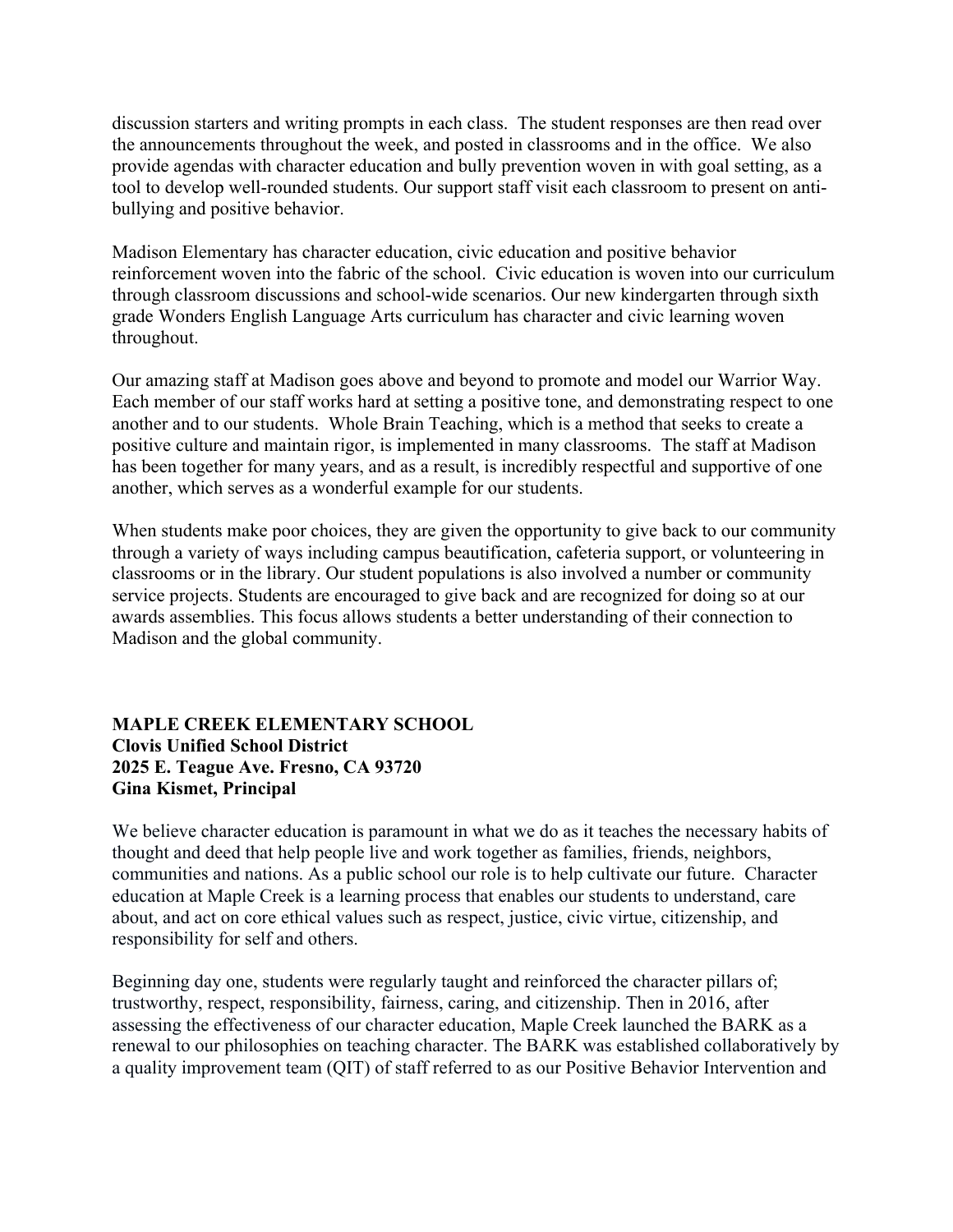Supports team (PBIS) which represents our K-6 teaching staff, school psychologist, and administration.

A component to the BARK program is the student's ability to be reinforced based on their demonstration of our BARK character education. Our school functions as a small community with an opportunity to develop civic responsibility. Just as members of a society are expected to contribute and impact their community, Maple Creek students are experiencing similar interactions.

We have developed instructional lessons that are taught once monthly within the classroom environment. Teachers lead these lessons with facilitated discussions. Our adopted curriculum has integrated community and civics lessons that focus on reading, writing, and discussing the responsibility of a community and the roles members of a society play. This curriculum has a continuum from kindergarten to sixth grade.

From our front office staff to our campus monitors each staff member has been educated on our BARK character matrix, and each staff member reinforces our shared and high expectations. Our office staff went so far as to establish a BARK treasure chest to reward students with outstanding character. Our library encourages students to recognize teachers with a "shout out" for the difference they make.

Additionally, we partake in the "red bucket" campaign, collecting food prior to Thanksgiving to share with families in our community. While setting classroom goals for quantity of food to collect, teachers discuss the social responsibility for donating food. These conversations are sensitive, but necessary from the school as they teach student to be cognizant of the needs of those around them.

#### **MCKINLEY ELEMENTARY SCHOOL Central Unified School District 4444 W. McKinley Ave. Fresno, CA 93722 Colette Bolger, Principal**

It is the moral imperative of our schools that we teach all students the necessary social skills to prepare them for college, career, and community. At McKinley Elementary, we focus on developing the ability to have successful peer relationships, interact respectfully and responsibly with authority figures as well as peers, and leave McKinley civic minded, so students may contribute and give back to the community. Teaching students to be problem solvers and to think critically through a situation, while understanding other perspectives is crucial. Through Character Education we can agree on principles while valuing differences as we critically evaluate other viewpoints.

The for the past 7 years the character goal for our school has been for all students to embody our P.R.l.D.E. expectations (be Prepared, act Responsibly and Respectfully, show Integrity, Demonstrate Self Discipline, and show Empathy). The expected goals for students are to resolve conflicts, to be resourceful and use words appropriately.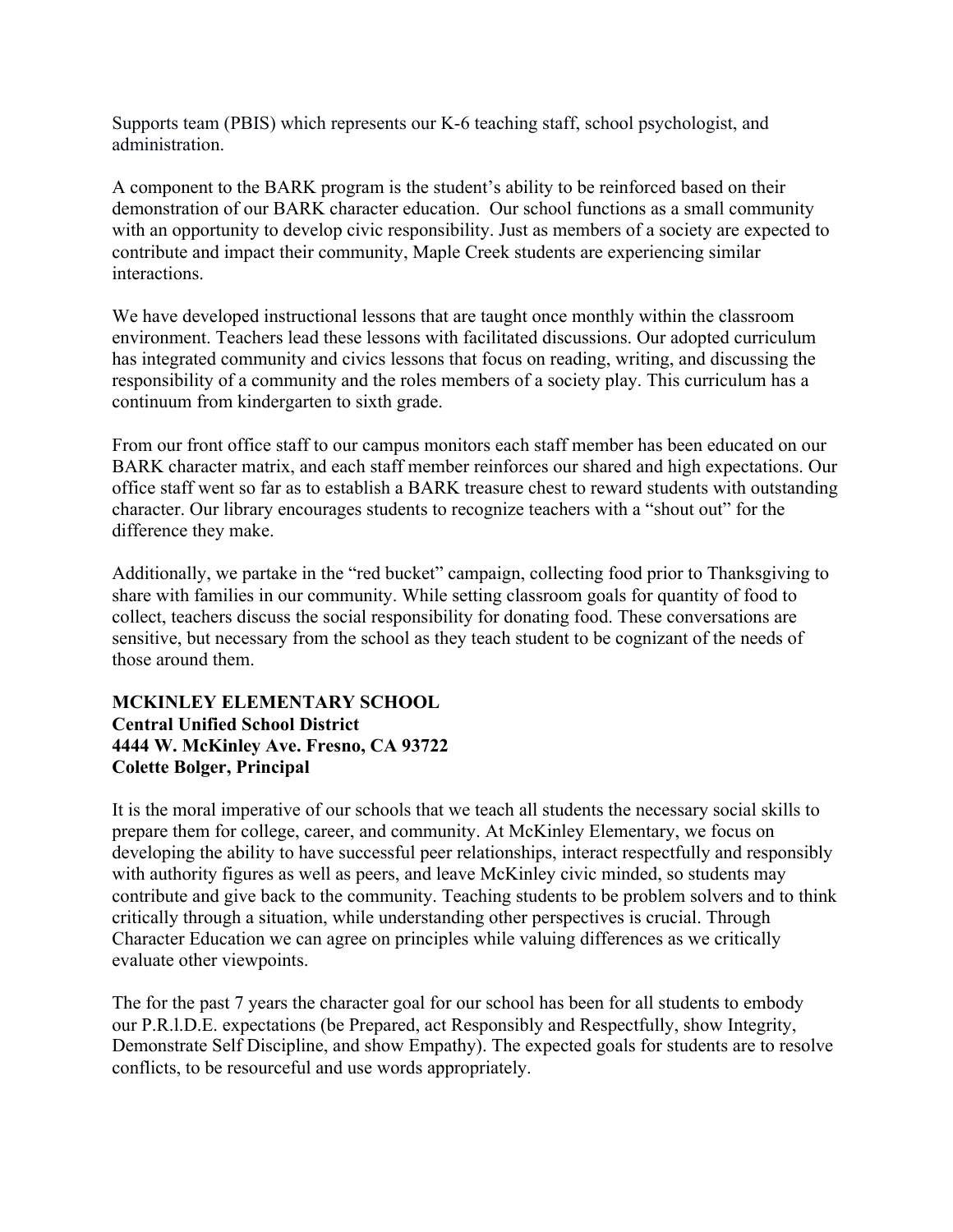Character Education is infused throughout the subject areas and help students to make ethical connections. The utilization of the 7 Habits and Depth and Complexity prompts to teach multiple perspectives, ethics, rules, patterns, are examples of how we infuse character education across all disciplines. As we prepare our students to lead themselves they are motivated to take on leadership roles within the school. Our students lead classes on PRIDE walks, discussing the positive behavioral expectations in all areas of the school.

All adults on site are held to the same standards. The administration recognizes staff and parents for demonstrating the 7 Habits and PRIDE expectations. 7 Habits and PRIDE posters are posted in every classroom and incentives are used to reward positive behavior all throughout the campus. McKinley uses multi-level incentive system for individuals, classes, and grade levels which include a special student led Leader of the Month awards assembly, Student Store, Caught Being Good tickets, McKinley Bucks, Banners, and PRIDE rewards 5 times a year.

Students at McKinley Elementary are provided opportunities to contribute to the school, to others, and to the community through a partnership with Fresno State University Peer Mediators for students in grades 4-6. Students help one another to solve conflicts on the playground and it empowers students to become problem solvers. The McKinley Student Council members help to organize and attend community events that provide an opportunity to give back to their neighborhood. Our students support and work Holiday Joy Food Drive, Cross age tutors, Campus Beautification before and after school to promote cleanliness and maintain the school grounds.

#### **PINEDALE ELEMENTARY SCHOOL Clovis Unified School District 7171 N. Sugarpine Ave, Pinedale, CA 93650 Debra Bolls, Principal**

We believe at Pinedale Elementary school that we are in the business of educating our students with character in EVERYTHING that we do. From office staff to teachers, to support staff, to community partnerships, we ALL firmly believe that we have a moral responsibility to prepare our students to be the best in mind, body, and spirit. As we think about our students, we not only see them as they are in the present, but as future citizens who will make a positive impact for the Pinedale community, our city, our nation, and potentially our world.

Pinedale's character and civic education goals are embedded in the mission of the school. *"To provide a safe, nurturing environment that promotes academic excellence and personal growth. Through partnership with our community, we will create a culture that ensures success for ALL students."* This mission was created by staff and community to provide a foundation for the present and hope for the future. Student, staff and families must feel "safe" at school for true learning and community to exist.

Pinedale is a Character Counts school highlighting the timeless character pillars - Trustworthiness, Respect, Responsibility, Fairness, Caring, and Citizenship. These character traits are embedded in the life of our school from monthly student recognition, morning announcements, athletic and academic awards, to positive classroom interactions and routines.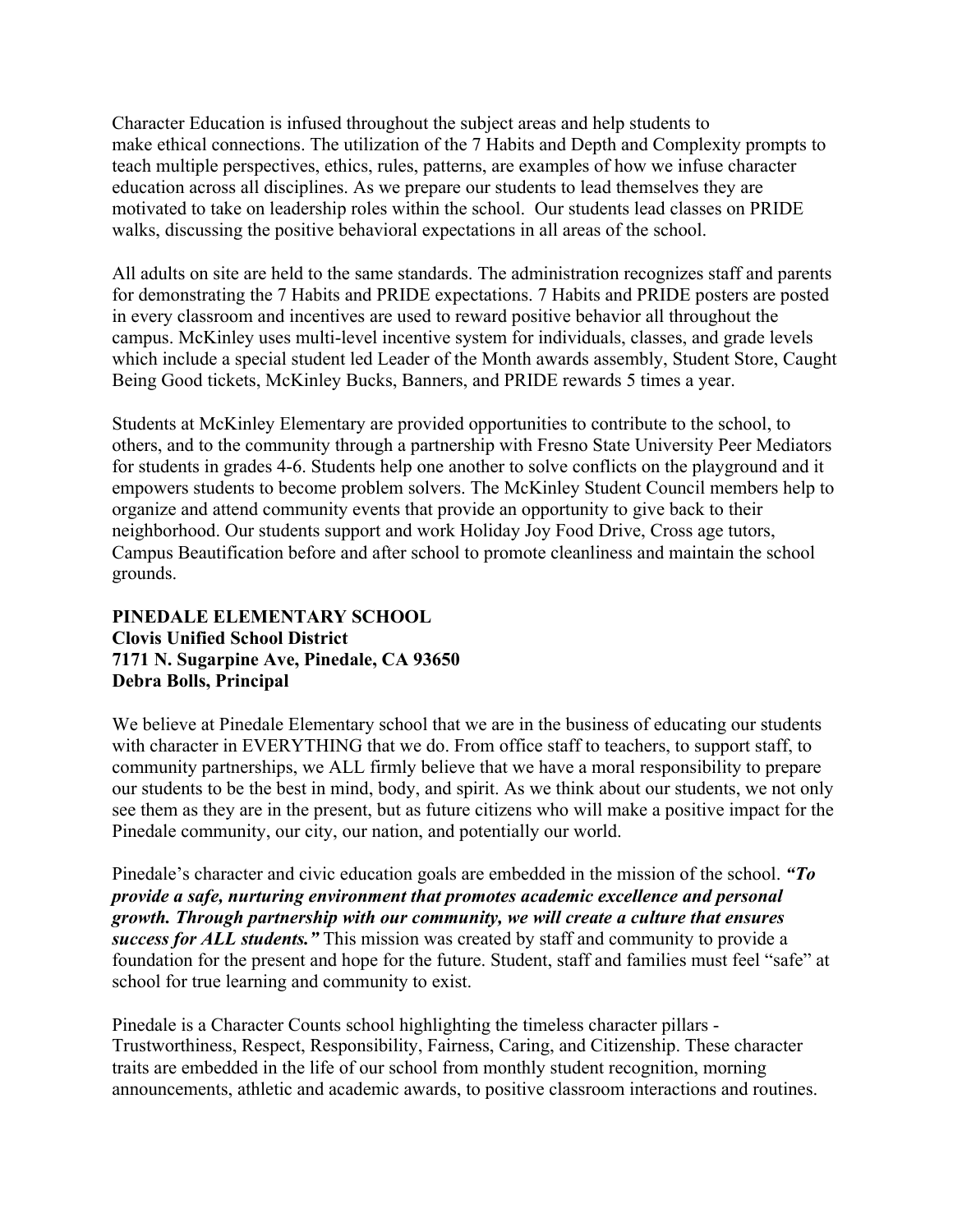Teachers are encouraged to explicitly teach monthly pillars through lessons and examples with resources provided by our Character Counts coordinators.

Our teachers at Pinedale utilize district approved curriculum and resources to help teach and model the Character Counts pillars. Recently Clovis Unified adopted Reading and Language Arts curriculum that lends itself to providing lessons on importance of citizenship, respect, and responsibility. Curriculum units were designed around character laden themes such as government, voting, citizenship, rules, community service and our roles in becoming good citizens for furthering our democracy.

Creating a clean, secure, and psychologically healthy learning environment is one of our top priorities at Pinedale. Many of our students live in unstable environments due to circumstances beyond their control therefore we strive to make the campus a safe haven for all. We are proud to have thirteen trained staff in CSI (Clovis Support Intervention) on staff who lead small groups with our most at-risk students.

Our teachers are relentless in creating classroom environments that promote caring environment through established norms and school-wide expectations such as SOAR. Morning meetings, Class Dojo, Whole Brain Teaching strategies, AVID, and Kagan Structures are just a few of the ways our teachers create and promote classrooms of character. Our teachers work to build relationships with their students or other adults on campus so they are connected and respected in a positive way.

#### **QUAIL LAKE ENVIRONMENTAL CHARTER SCHOOL Sanger Unified School District 4087 N. Quail Lake Drive Clovis, CA 93619 Kim Lambosky, Principal**

Educators must revitalize civic learning and character education in our schools to ensure our students are equipped with the knowledge, compassion, and skills demanded for active civic life. Children do not innately learn how to be good and active citizens, it must be taught. Some of the benefits of Civic education include: critical thinking skills, promotes collaboration, problem solving, community/current event awareness, tolerance, how to be socially responsible, an appreciation for history, as well as a willingness to contribute to civic action. Character education is important to develop a student's sense of compassion/caring, community/family, trust, respect, and responsibility.

Quail Lake Environmental Charter School seeks to include the following goals in its character and civic education program: knowledge of the processes of American democracy, to make learning real through hands-on project based learning, awareness of current events, concern for the environment and our resources, respect, kindness, persistence, and a sense of community. By equipping our students with these fundamentals, they will be able to foster and protect the kind of society expected by all Americans.

At Quail Lake Environmental Charter School our intention is to "make learning real" by incorporating integrated units of study based in Universal Design for Learning and Project Based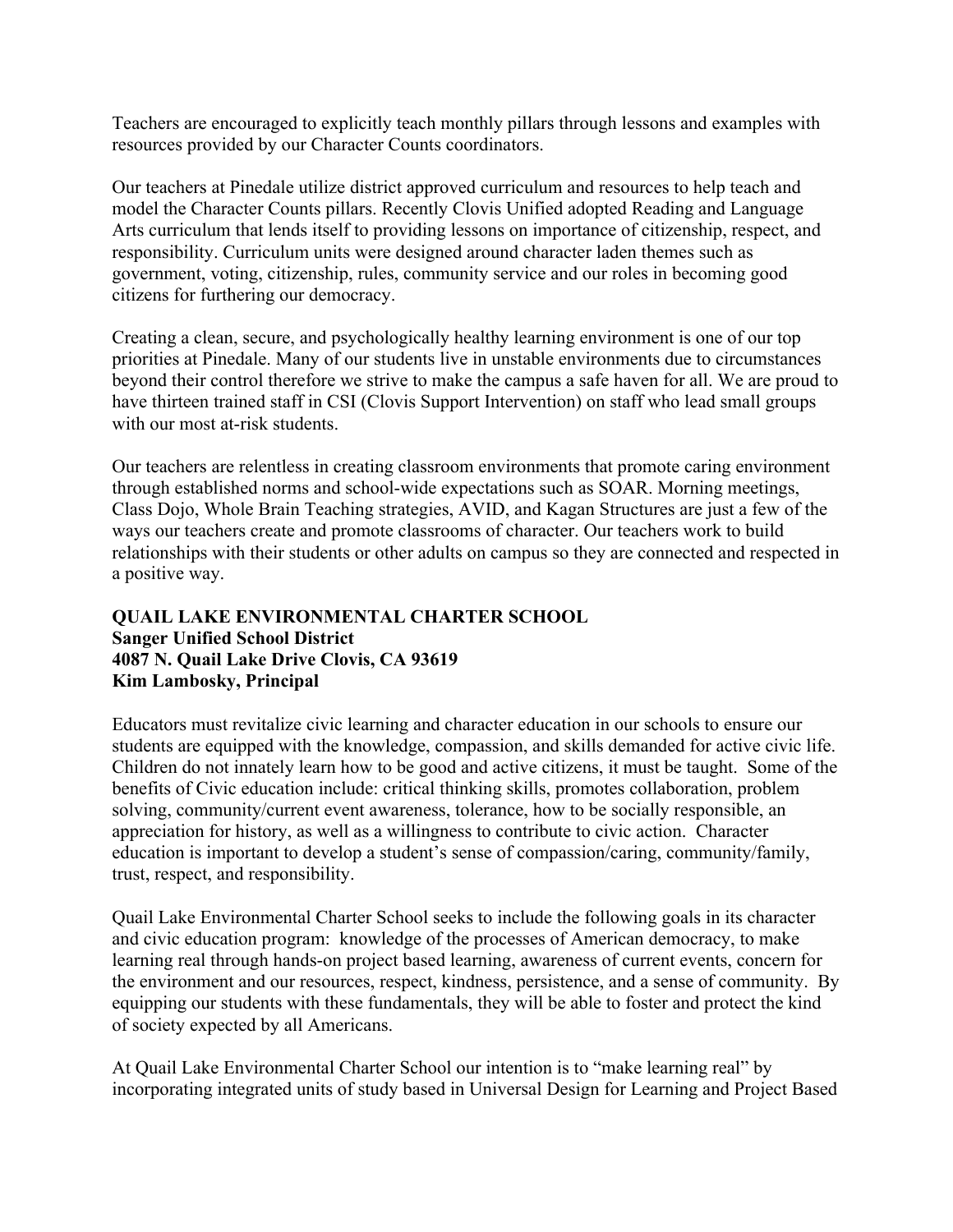Learning principles. These units provide cross-curricular opportunities, Community of Caring values, environmental awareness and implications, and civic learning opportunities that require students to work in groups to create the desired outcomes.

Our teachers, custodians, food service, and support personnel all take an active role in making sure all students are treated and treat others with kindness and respect. They model positive social behavior by treating their colleague with mutual admiration and respect and hold each other to high standards of professional conduct.

Quail Lake students are also exposed to service learning projects at our school and the greater community. These relevant opportunities give our students real world experiences, a respect for others, and a chance to engage in the tenets of civic learning.

In 2017, Quail Lake Environmental Charter School has partnered with Fresno County's Civic Learning Partnership as part of the Democracy School Program. This program allows us to deepen our commitment to prepare our students for the future and focus on those values and skills critical to the rights and responsibilities of U.S. citizenship.

#### **RIVER BLUFF ELEMENTARY SCHOOL Central Unified School District 6150 W. Palo Alto Fresno, CA 93722 Michelle Bergmann, Principal**

The staff, students, and parents at River Bluff Elementary work as a connected team to support the character development of each and every student. A few years ago, a committee comprised of student council members, parents, and staff developed a mission and set expectations for our school. Our mission states that all students will learn, and all students will read, lead and succeed. Our three expectations, known as the "3 in Me", are: Do what is right, Be the best you can be, and Treat others the way you wish to be treated.

The staff understands that effective schools seek to develop and reinforce character traits such as caring, citizenship, respect, responsibility, and trustworthiness, through a systemic approach that includes adult modeling, curriculum integration, and a positive school climate. When students are in a positive learning environment they are more apt to want to attend school and not miss out on what is happening. We take seriously our responsibility to promote and encourage ethical values as the basis of good character and development of our children in becoming productive and engaged citizens.

Our school believes it is important for students to exhibit good character qualities, both in and out of the school setting. As students make mistakes it is our goal to guide students to fail forward and comprehend the feelings and rights of others and how their behaviors may have a negative impact on others within the school and community.

Character education is a culmination of standalone lessons as well as the many opportunities within Social Studies and literature studies involving character topics. Students are encouraged to identify and discuss good (and "bad") character decisions in the stories.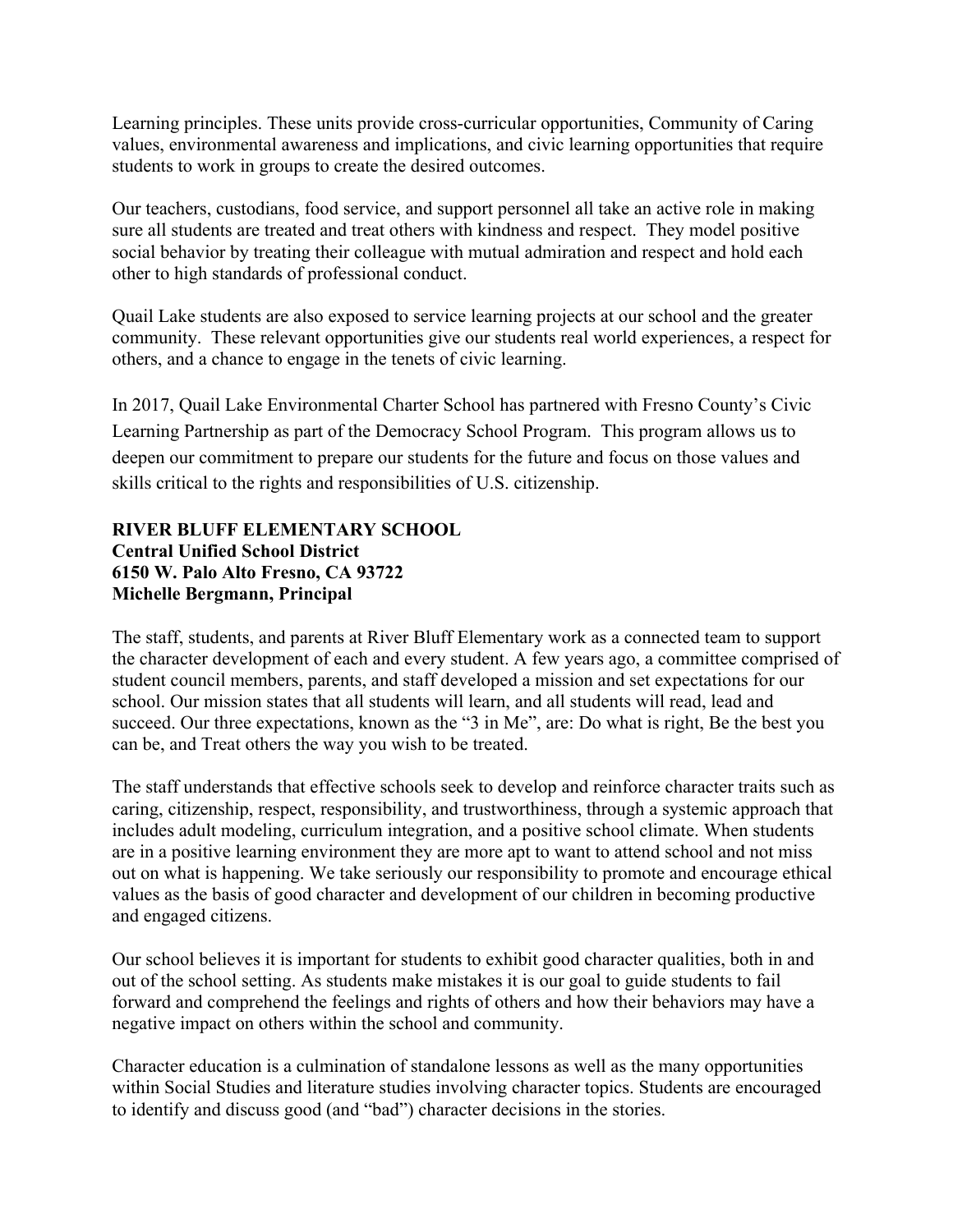Character education is an integral component of a student's education each day at River Bluff. Our staff continually and consistently models morals and manners for our students. The River Bluff day begins with an enthusiastic "Good Morning" from our office staff, as well as teachers, to all students and parents as they enter our doors.

Our student council representatives lead our student body and staff in supporting various community events. Holiday Joy is a community event of donating non-perishable food items, and Toys for Tots are a continual success which benefits many Central Unified families each year. The Pennies for Patients program is another heartfelt event for our school. Over the past 2 years, River Bluff has raised over \$8,000 for the Leukemia and Lymphoma Society. These service project events instill a sense of desire and responsibility to make a difference in the lives of others.

#### **SANGER ACADEMY CHARTER SCHOOL Sanger Unified School District 2207 9th Street Sanger, CA 93657 Mark Coleman, Principal**

In the present political climate, it is more important than ever to help our students develop into well-informed, community minded, virtuous citizens. School systems in America have a moral imperative to foster democratic ideals, teach critical thinking, and provide opportunities for students to engage in community service. All of these civic actions provide rich learning experiences for students, which in turn, prepares them to become positive, virtuous contributors to the community.

Sanger Academy Charter School's (SACS) charter is based on the philosophy of educating the whole child by promoting core values of honesty, integrity, trust, and the pursuit of academic excellence. Our charter has a compact, which is an agreement between the school, students, and parents to promote good charter, values and students' success.

This year, SACS will increase character and civic education in all classrooms and in all content areas. As a school site, we understand the value in moving slowly and building a strong understanding and foundation. Our leadership team and secondary history teacher have examined the HSS framework and can clearly see the scope and sequence for civic learning in all grade levels.

The adults at SACS take great pride and hold a great deal of responsibility in modeling positive behavior for the future of this nation. Staff members have high expectations of student behavior and academics, and model those behaviors in daily. Student behaviors are addressed by examining the whole child, and SACS staff always give students the opportunity to improve and rectify their behavior.

At Sanger Academy, we are excited to provide more opportunities for our students to contribute to the community in meaningful ways. Our sixth grade students are in the process of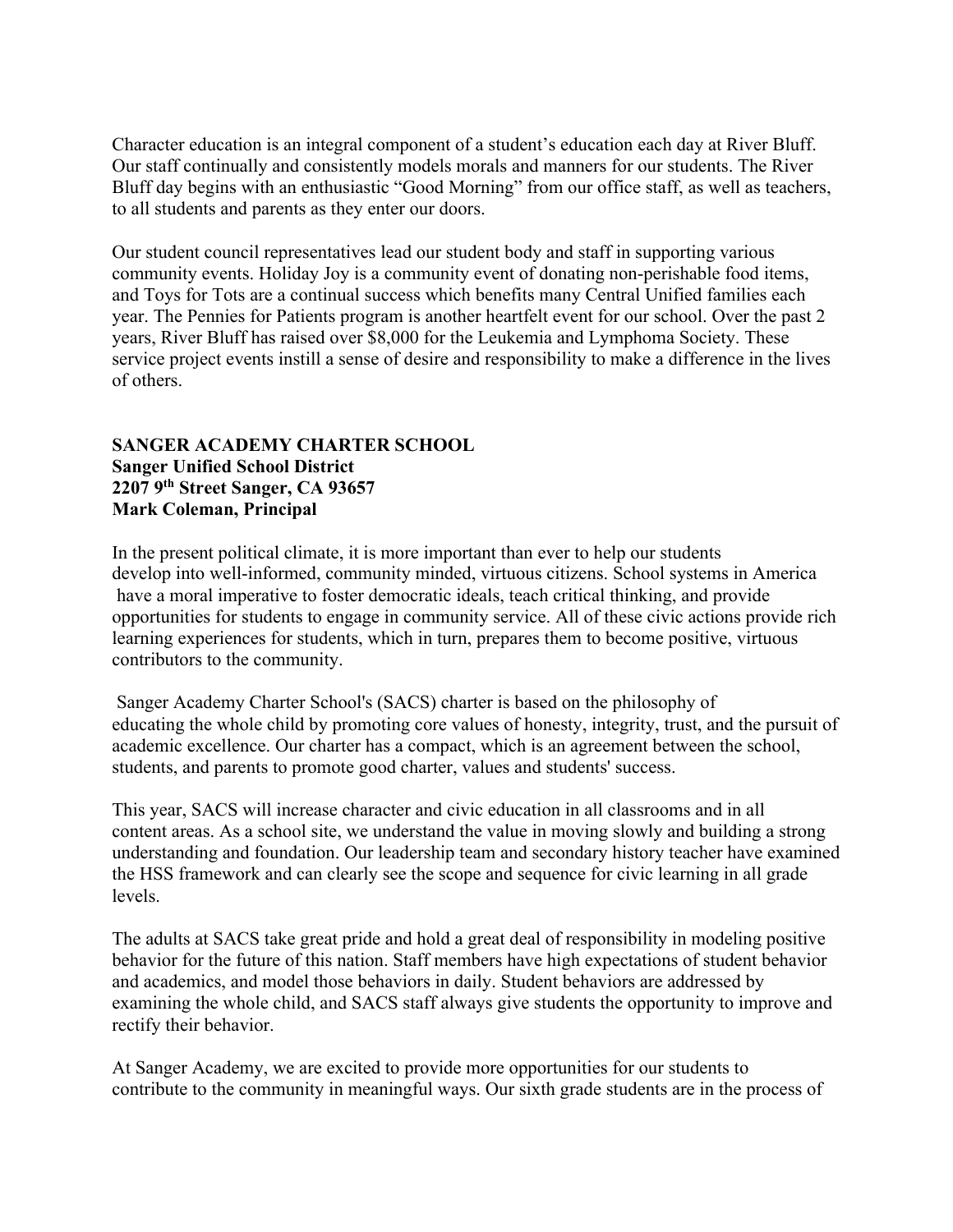constructing fantastic "Genius Hour" projects to extend their sphere of influence and civic experience, rooted in standards-based curriculum.

In the past several years. SACS has engaged all students in Pennies for Patients, canned food drives for Hope Sanger, a relief drive for Hurricane Harvey, and a winter wear drive. We also participated in the student mock election in2016, giving students the opportunity to vote in a presidential election and on ballot initiatives. These activities extend opportunities for all students, from kinder to eighth grade, to serve their communities in various capacities.

#### **STARR ELEMENTARY SCHOOL Fresno Unified School District 1780 West Sierra Ave. Fresno, CA 93711 Charles Reynolds, Principal**

As educators, our charge is to prepare our students for college and career readiness in order to be productive and valued members of society. This is the reason that we believe that character and civic education is a vital part of our educational system and thus an important area of focus for our school. We want our students to see beyond their place in this world and how they can make a positive impact.

We pride ourselves on the fact that our goal is to instruct the whole child. Below are our Mission and Vision Statements:

**Mission Statement:** *We strive to develop well-rounded learners at grade level and beyond by focusing on the whole child in an inclusive community with high expectations and a positive growth mindset.*

**Vision Statement:** *Starr is a safe and inclusive community where the staff, families, and PTA work as a team to promote achievement academically, socially, and emotionally with a culture of high expectations and a positive growth mindset.*

At Starr, we address character and civic education both integrated and separate, depending on what is being taught. We integrate our character and civic education through our Wonders ELA, writing, social studies and Second Step and Class Meeting curriculum. Students are taught how to participate in academic and social conversations throughout the day. We use class meetings to build community and highlight the family/community aspect of our school that we are so proud of. It helps them to stay connected with each other and their teachers.

Teachers and classified staff purposefully make authentic connections with all of our students. Our students are shown value, despite any differences or challenges they may face. We look for ways to promote acceptance by educating our students first. Starr has a strong Autism Inclusion program where staff utilizes the tools learned to support students as they navigate the different curriculums. Staff gives presentations to classes that have students with Autism in order to demystify some of the behaviors that cause students to have questions, such as their need to have sensory breaks, their rigidity when it comes to conflict and how some of the characteristics of Autism affect their learning.

We are always looking for and planning and developing various ways for our students to engage in service learning experiences that take them outside of their world and give back to others. Our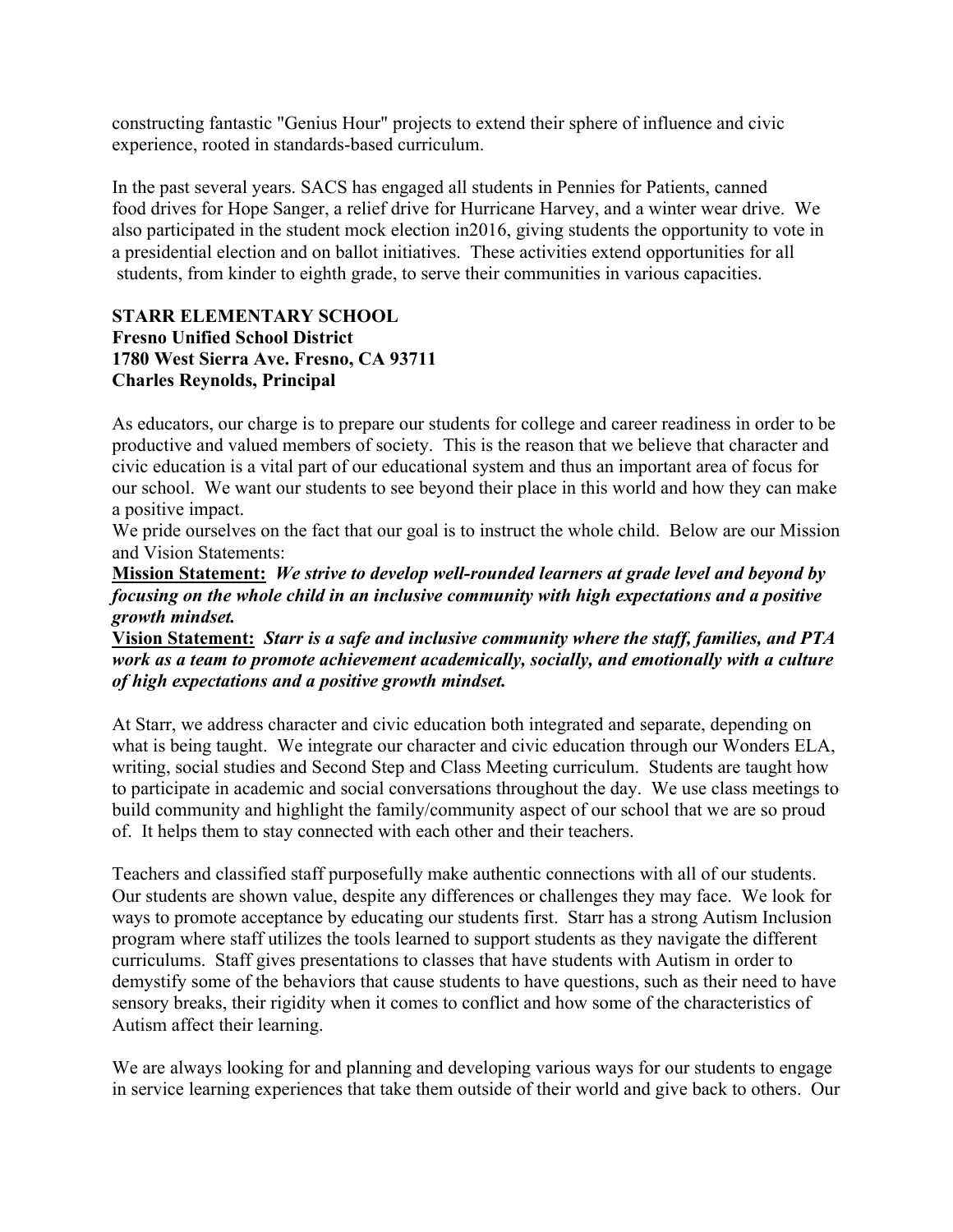belief is that students can give back in many ways without the need for a tangible reward or the expectation that something will be given to them.

**Valley Children's' Hospital-**This project came from a desire to give to children in the hospital games, books, stuffed animals and supplies that they could use throughout the day while cooped up in their hospital room. We challenged our students to bring in as many items in order to make the patient's day a little brighter. There was no reward for the class that brought in the most. The message of this drive was that kind deeds done without need for a reward can bring about a feeling of pride.

**SUNDALE ELEMENTARY SCHOOL Sundale Union Elementary School District 13990 Ave. 240 Tulare, CA 93274 Cindy Gist, Principal**

Sundale Elementary school staff and community have always sought to create a climate inside and outside of the classroom setting that supports good character. A natural adoption of the CHARACTER COUNTS! Six Pillars of Character further defined this road map to *core ethical values* embraced at Sundale School.

As part of the CHARACTER COUNTS! Framework, the Six Pillars of Character have defined Sundale School's *character education goals* to center around: Trustworthiness, Respect, Responsibility, Fairness, Caring and, Citizenship.

The school works towards teaching student civic learning by having students learn by doing. This is accomplished through our career classes, student's participation in clubs, programs, classroom projects, and leadership opportunities.

Curriculum integration is evidenced through various resources at Sundale School. The CHARACTER COTINTS! Staff share amongst themselves lessons which align with the pillars. Lessons have also been collected and are now included in the library resource materials for staff to utilize. A visit to the library provides guests with the visual pillar of the month bulletin board, books aligned with the pillar of the month as well as Accelerated Reader Resources aligned with the pillar of the month.

Ensuring a secure, safe and caring learning environment involves all staff, students and parents of the Sundale School community. Modeling the pillar of citizenship is evident when you see that the classrooms are clean, orderly and provide a safe learning environment reflective of student work and current curriculum.

Giving back to your community is truly a civic virtue and a prominent component of the pillar citizenship. Sundale School takes into consideration meaningful contributions to the school, to the community and outside the community.

Parents, school board members, staff and students work long hours to make their campus a better learning environment. From family work days on the weekends with the school board hosting the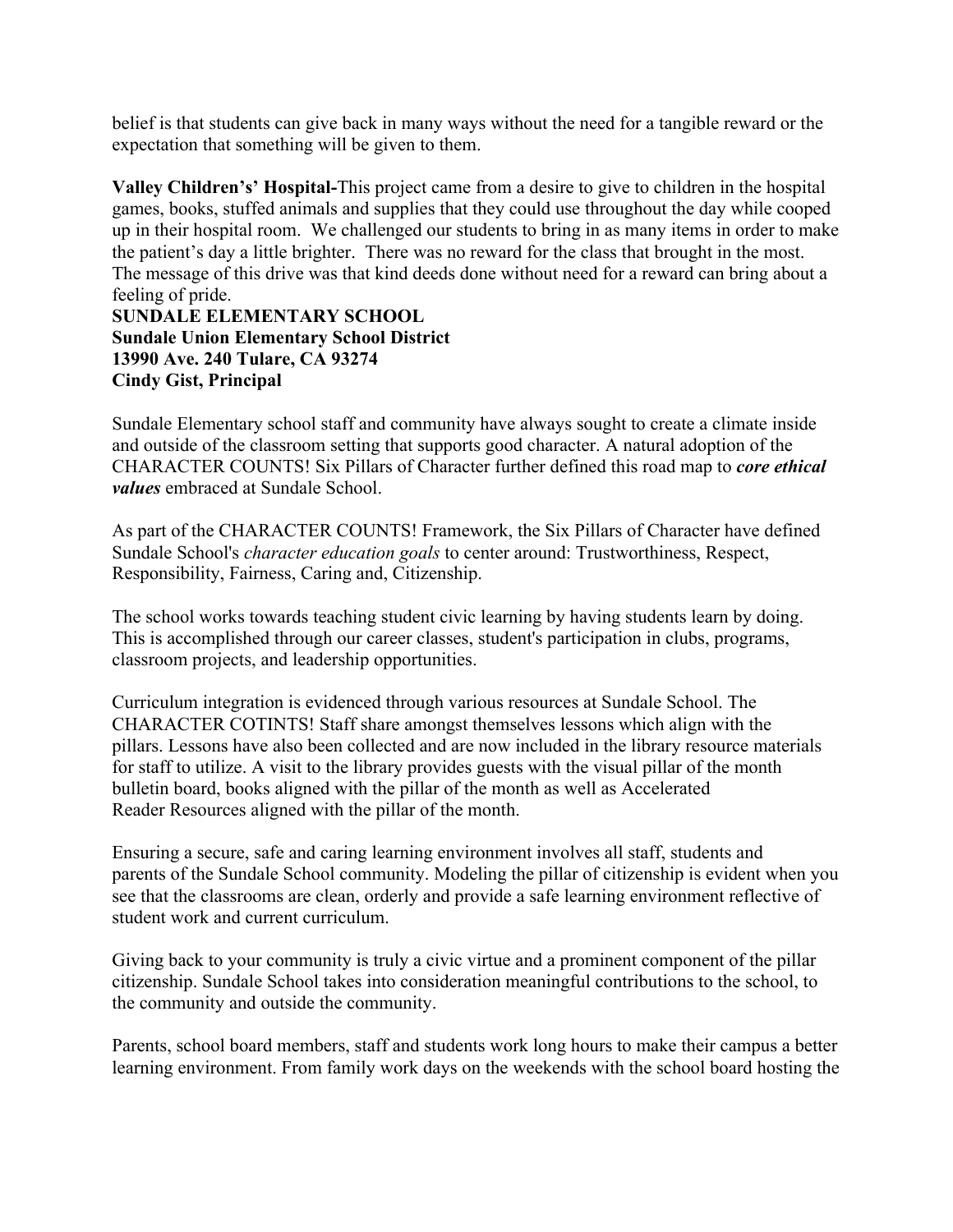dinner, to the World Ag Expo food booth fundraiser for both the 8th grade trip and the fine arts department, these activities work to help make Sundale what it is.

In supporting Sundale School's mission that students should participate in community service, all seventh grade students must enroll in a one-trimester Service Learning Class. This class supports the local Light House Rescue Mission through donating toiletries to the moms and children and by making blankets for them during the winter. Additionally, these students visit our local Convalescent Home, Twin Oaks, and play bingo.

#### **TEAGUE ELEMENTARY SCHOOL Central Unified School District 4725 N Polk Ave. Fresno, CA 93722 Ruben Diaz, Principal**

The existence of our democracy is fully dependent on the civic awareness and responsible actions of its citizens. The establishment of democratic policy has long governed Americans in efforts to promote a society in which democratic values can best be put into effect. While we strive to promote these values through rules and regulation, the method in which we are bound to see true efficacy is through education. More specifically, educating our students about the importance of and connection between character and civic education must lay at the forefront.

Teague Elementary School's community of administrators, teachers, staff, stakeholders, parents, and students share the philosophy that civic learning and character education must be demonstrated and taught in all areas of campus. It is our goal to create and maintain a positive campus culture and an environment that motivates students to be responsible leaders within our school and local community.

Integrating character and civic education into our curriculum, processes, and programs is the highest priority at Teague Elementary. Educating students in civic responsibility can be seen through not only our curriculum, but through our recently piloted grade-level Positive Behavior Support Plan. Our recent attempt to merge positive reinforcement, restorative justice, and choice theory into a system that reinforces core ethical values began yielding great success immediately.

Over the course of the three years, the Teague Elementary community of staff, students, and parents worked in unison to implement the beginning tiers of our Positive Behavioral Interventions Support (PBIS) program. This program was adopted in order to improve social, emotional and academic outcomes.

As a community of our own, Teague strives to present opportunities for students to grow in a direction best suited for their role in a larger community. We have a wide range of support for students seeking ways to improve their character and address conflict that may hinder their ability to be their best self. For example, counselors, social workers, school psychologists, and other staff members have worked together to configure small groups that address social skills needed to positively interact with one another.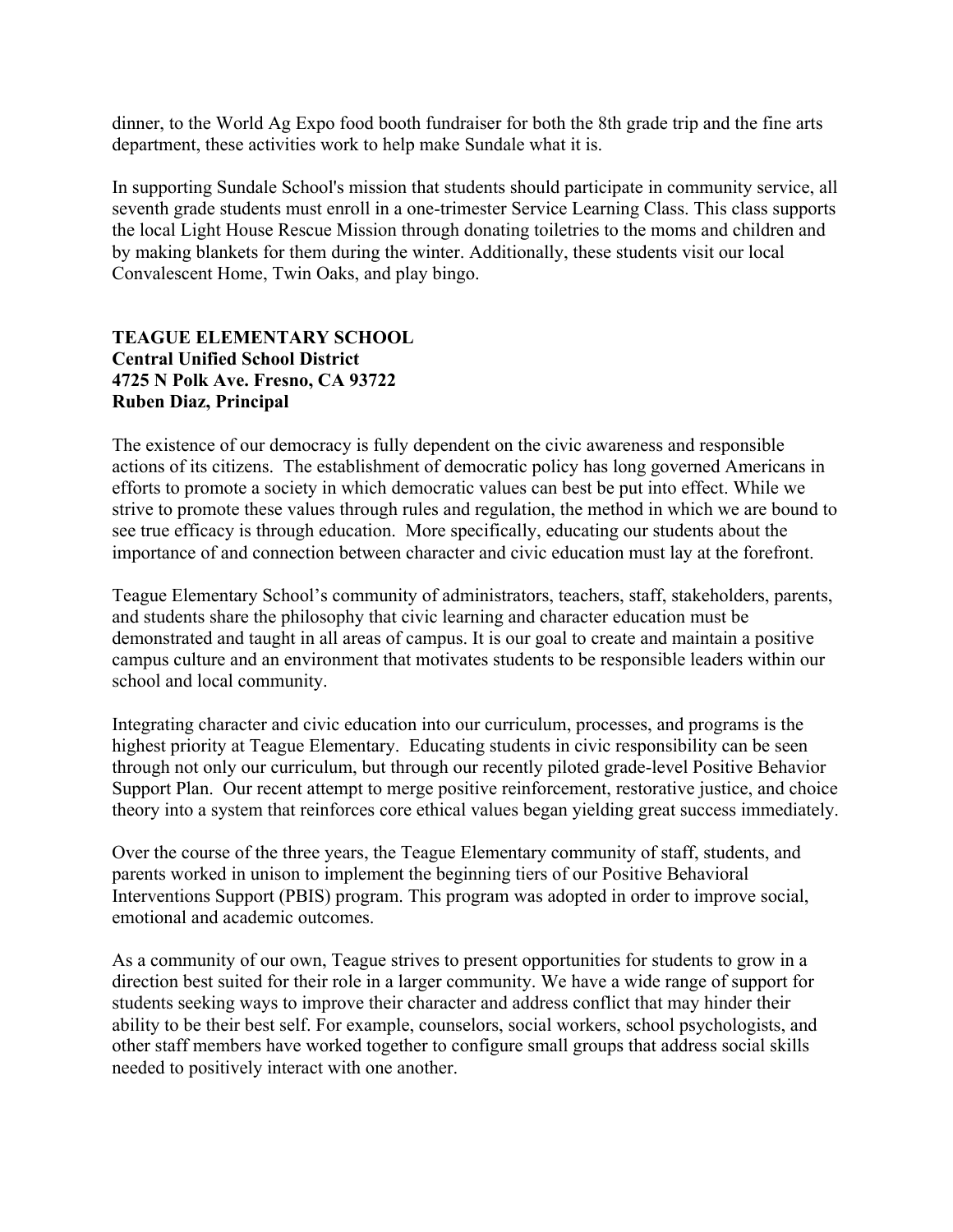Teachers have discovered numerous, meaningful ways to connect students to the world around them, and show them that they can make a positive impact. Students have had opportunities to make positive changes on our campus, in our local community, and even across state borders. All service learning projects are tied to our current curriculum and standards. For example, students have had the opportunity to write letters of encouragement to veterans getting ready to travel on the Central Valley Honor Flight, write letters to hurricane victims in Houston, collect and send school supplies to a Houston school, collect and donate food for those in need, and a variety of campus beautification projects.

#### **VALLEY OAK ELEMENTARY SCHOOL Clovis Unified School District 465 E. Champlain Fresno, CA 93730 Julie Duwe, Principal**

At Valley Oak, we believe we are not only here to educate young minds, but that we are helping produce viable community members for the future. It is imperative that we as educators provide opportunities for children to develop in character and civic learning. It is our job as adults, to teach these skills to ensure a productive future for all.

As Americans, we live in a democratic society. It is only right to teach our students that their voice matters and not to passively sit back as others make decisions. We want our students to value that right and know that in order to make change; they need to be actively involved in their role as students on our campus.

Implementing Character Counts curriculum school wide has been our goal for the past several years, as well as involving more of our student body in the student council and other leadership opportunities. These goals have been determined by a need for students to understand the basic character virtues that they were not coming equipped with on a regular basis.

We believe in educating the whole child in mind, body and spirit. This is achieved by being intentional in the programs we offer and the experiences our students have while attending Valley Oak. Each grade level is slightly different in how they deliver instruction relative to character and civic education. In grades 3-6, this curriculum is embedded in the Benchmark stories of the adopted reading series as well as the social studies curriculum.

Staff at Valley Oak show reciprocal trust with other staff members, students and the parent community. We are always looking for teachable moments to spotlight a student doing something outside the normal scope of the day. This might include helping a teacher with something in the classroom or leading a hand to a peer in need. The adults on our campus model this in a simplistic way everyday as well. Adults are showing this in many different ways, taking another class of students into their classroom if a teacher needs to leave for an emergency, they might take someone's yard duty who is not feeling well or buy a colleague coffee just to show kindness.

Valley Oak is fortunate to have three special education programs on campus. The three programs consist of preschool and kindergarten students who have various special needs ranging from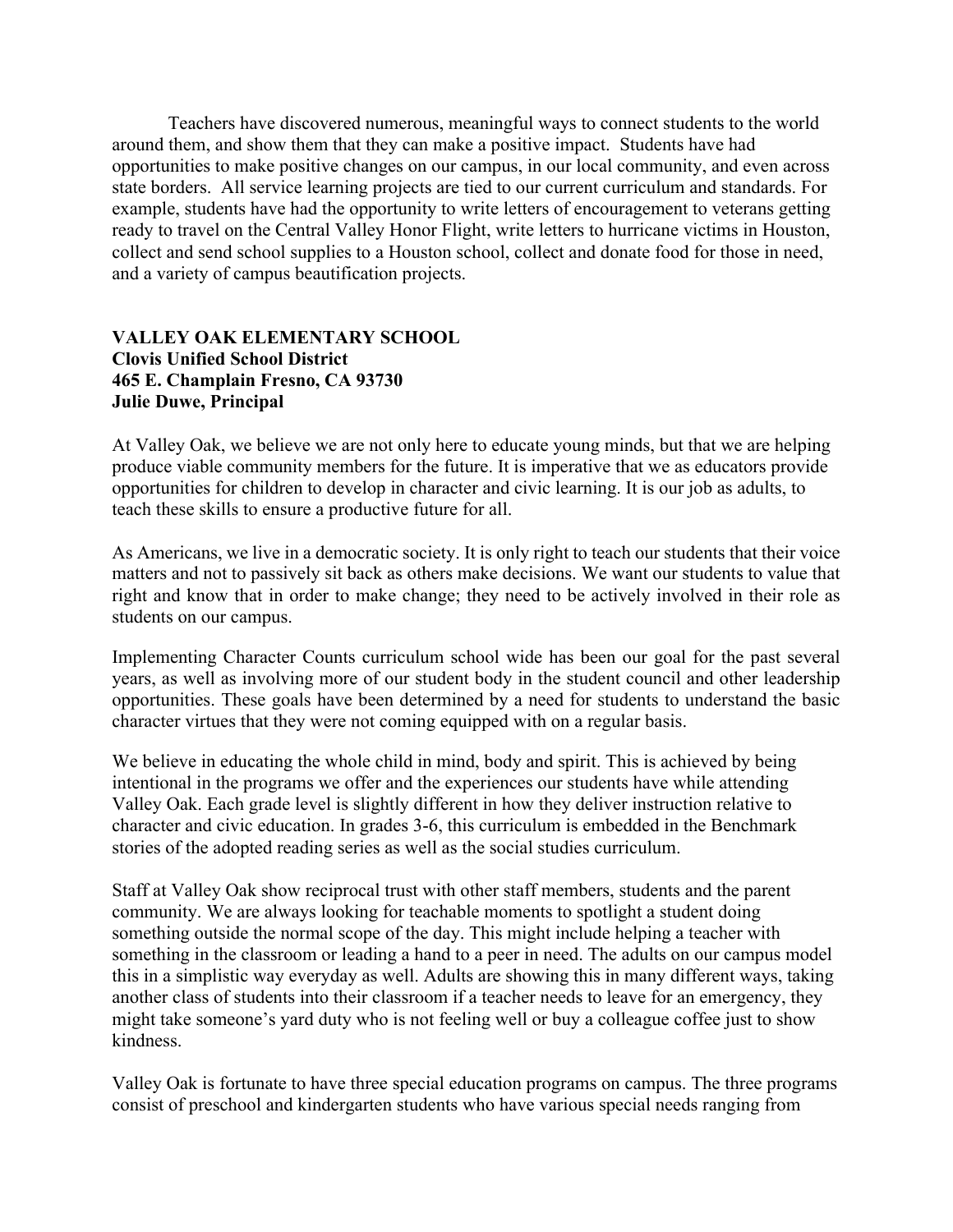Down syndrome to autism to medically fragile. Many of our general education students elect to help in these classes, encouraging vocalization and social interaction.

Throughout the year, our student body participates in many community service projects. In the fall, we pull out our "Caps for Kids" and donate a dollar to benefit children with cancer. Teachers also share lessons that go along with this organization. During the holiday season, we collect "Coats for Kids" and non-perishables to benefit families throughout the Clovis West area and the community at large.

#### **VIRGINIA R. BORIS ELEMENTARY SCHOOL Clovis Unified School District 7071 Easton Clinton Fresno, CA 93737 Erin Gage, Principal**

Teaching standards charge us with the important goal of ensuring students are college ready as well as prepared to meet the challenges of the 21<sup>st</sup> Century. Our goal is to equip our students with high levels of academic skills and ethical values so each is able and eager to become a positive, productive citizen.

We agree with these role models of character and have intentionally committed ourselves to boldly integrating character education within our daily pursuit of building an excellent academic foundation. Boris Chargers will practice good manners, positive mindset, ethical decisionmaking, and reaching out to peers and the community at large. They will leave Boris with the determination to better themselves and the lives of others.

Another early activity is one of civic duty --- students campaign for leadership positions, creating posters and speeches outlining the qualities they have relevant to their desired position. The student body takes their right to vote seriously, voting online for the candidate they feel would best fill the position, then awaiting the results with anticipation.

Later we address the six pillars of character (citizenship, kindness, caring, trustworthiness, responsibility, respect) during a week of celebratory and educational activities. Students create posters, write essays, and decorate halls depicting acts of good character.

To build a psychologically healthier and safer environment, we provide intervention via our Multi-Tiered System of Support to guide students to better choices. We have five trained CSI (Clovis Support and Intervention Program) facilitators on staff who work with small groups of students discussing past choices and possible future real-life scenarios.

Boris teachers formed a partnership so students hear a consistent message about good behavior and good deeds. We are conscious that our daily interactions with each other are examples for our students. We practice the belief that every student belongs to each of us. We work to learn student names so we may greet them on the playground and in the halls. We are visible at all events to support students and our parent community. It is common for staff members to provide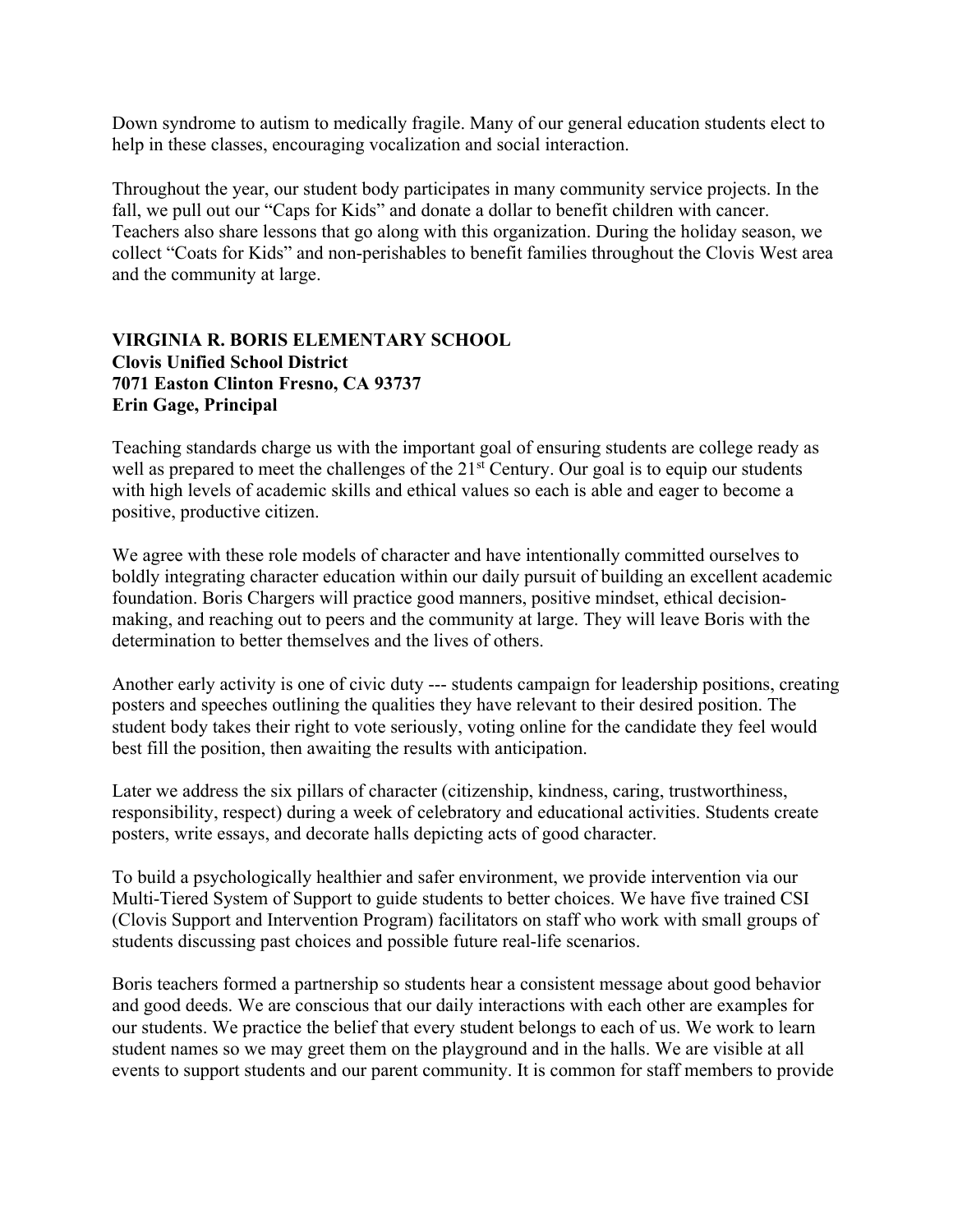tangible support by donating items and money to families in need due to financial hardship, illness, fire, or the loss of a family member.

Boris serves the community sending 'artwork of appreciation' to the Veteran's Memorial Building, donating winter-wear to Coats for Kids, singing for the elderly and infirm, collecting money during Valley Children's Hospital's Kids Day, gathering items for Hurricane Relief efforts, making cards for seriously ill children, and delivering thank-you letters to local community service officers. Our campus welcomes community members, encouraging them to attend our band, orchestra, choir, and fund-raising events regardless of whether or not they have children attending Boris.

#### **WELDON ELEMENTARY SCHOOL Clovis Unified School District 150 Dewitt Ave. Clovis, CA 93612 Ray Lozano, Principal**

Weldon Elementary School reflects the educational philosophy of the Clovis Unified School District (CUSD) that each student shall be given an equal opportunity to reach his/her greatest mental, spiritual, and physical potential. The philosophy that all students may become productive, contributing members of society is one that is adhered to by the Weldon team through Clovis Unified School District's Character Counts program and implementation of an interactive leadership system.

Core ethical values are defined in terms of behaviors that can be observed through the Six Pillars of Character: Trustworthiness, Respect, Responsibility, Fairness, Caring and Citizenship. These character traits can be observed in the classrooms through student interactions with their teachers and their peers. Teachers demonstrate the traits by modeling core beliefs and behaviors for students to emulate.

Additionally, character development is enhanced by our schoolwide Positive Behavior lnterventions & Supports (PBIS) program. PBIS is a multi-tiered approach to social, emotional, and behavior support. PBIS signs reminding students of behavioral expectations are posted throughout the school.

Embedded in the Weldon Elementary school curriculum is a focus on the significance of reasoned moral and ethical choices which promote fairness, equity, caring, and respect for others. This is evident in daily lessons and curriculum in each classroom. Students learn to evaluate situations and make positive and constructive decisions as they examine events. A greater understanding and acceptance of student diversity is manifested throughout the school language arts, writing, and social science curriculum. The integration of character education with district and Common Core Standards is a fun combination at Weldon.

Positive social development and group cohesion is fostered through partnerships across grade levels in support of the school mission: Weldon Elementary is committed to teach reading comprehension to meet the needs of every student. Reading buddies meet weekly, providing students with the opportunity to work on social, as well as core academic skills promoting understanding and acceptance for others.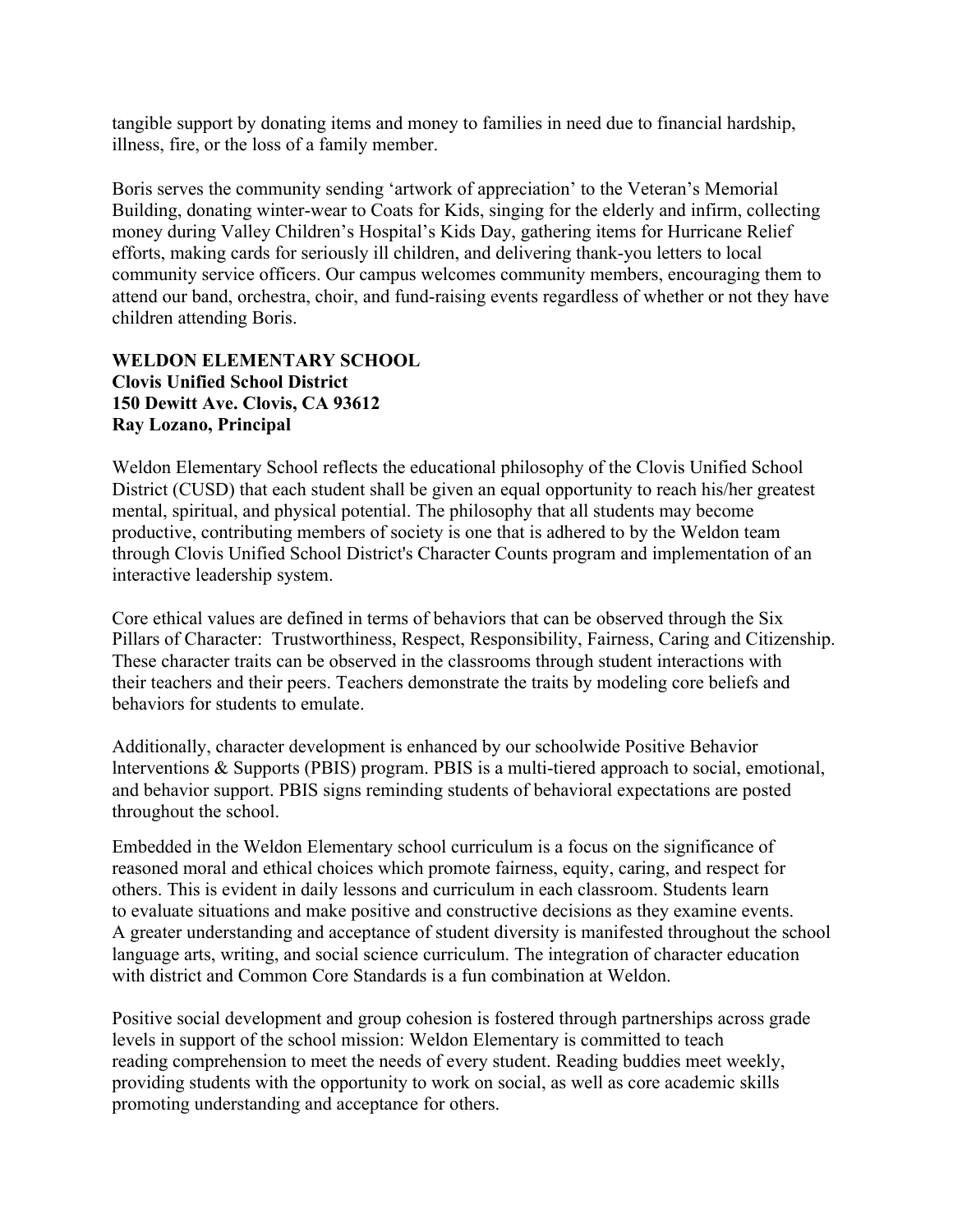Weldon Elementary School provides students the opportunities for civic learning and service learning tied to the curriculum. Annually, Weldon staff and students participate in the Fresno Bee sponsored Kid's Day' Staff members start selling papers at 6:45 in the morning and sell at corners around the Weldon community until the school day starts.

Teachers are having their students write thank you notes to staff members instead of holiday cards. Teachers also assign the Secret Homework Project periodically throughout the quarter. After discussing possible acts of kindness, the homework that night is to perform a small act of kindness when they get home. The school has done a variety of fund raisers, such as canned food drives and funding for the Miss Winkles Pet Adoption Center.

#### **WILLIAM SAROYAN ELEMENTARY SCHOOL Central Unified School District 5650 W. Escalon Fresno, CA 93722 Patricia McCurley, Principal**

Our valley and our district have a rich diverse community that has many different needs which requires that the schools within our community provide for and meet the needs of every student and every family, every day. By balancing our student's academic and social and emotional development we provide our community, state, and nation with quality citizens that will continue in the development of our great nation. It is our moral calling to prepare our students to be not only academically successful, but also with American Character and Civic Virtues that will keep our Nation strong and vibrant.

Each year our goal is to decrease student suspensions by teaching our staff a variety of methods to handle situations that actually teach the students cause and effects of behavior. We have and continue to see great results from this and from the use of restorative justice. It is also our goal to increase our students understand and knowledge of their civic duties as they grow and mature in to young adults.

At Saroyan we believe in infusing character and civic education throughout the year in order to develop a long-term understanding of how it affects our community. We begin character education at the beginning of the year with lessons designed specifically to teach the students expectations and effects of character development through our Triple R-S. Administration has all students attend an assembly to begin the year with the expectations of demonstrating the Triple R-S in every aspect of school and in the community. Then the teachers continue those lessons through the use of their curriculum in English Language Arts as well as in teacher designed lessons to highlight specific targets in alignment with our goals. Our Wonders curriculum teaches aspects of character like friendship, kindness, responsibility, and awareness of needs of others.

Our students make blankets and then donate them to a local shelter to help women and children. These lessons set the foundation for the students in our school and community. Our students have and continue to write letters to troops to provide love and support to members of our